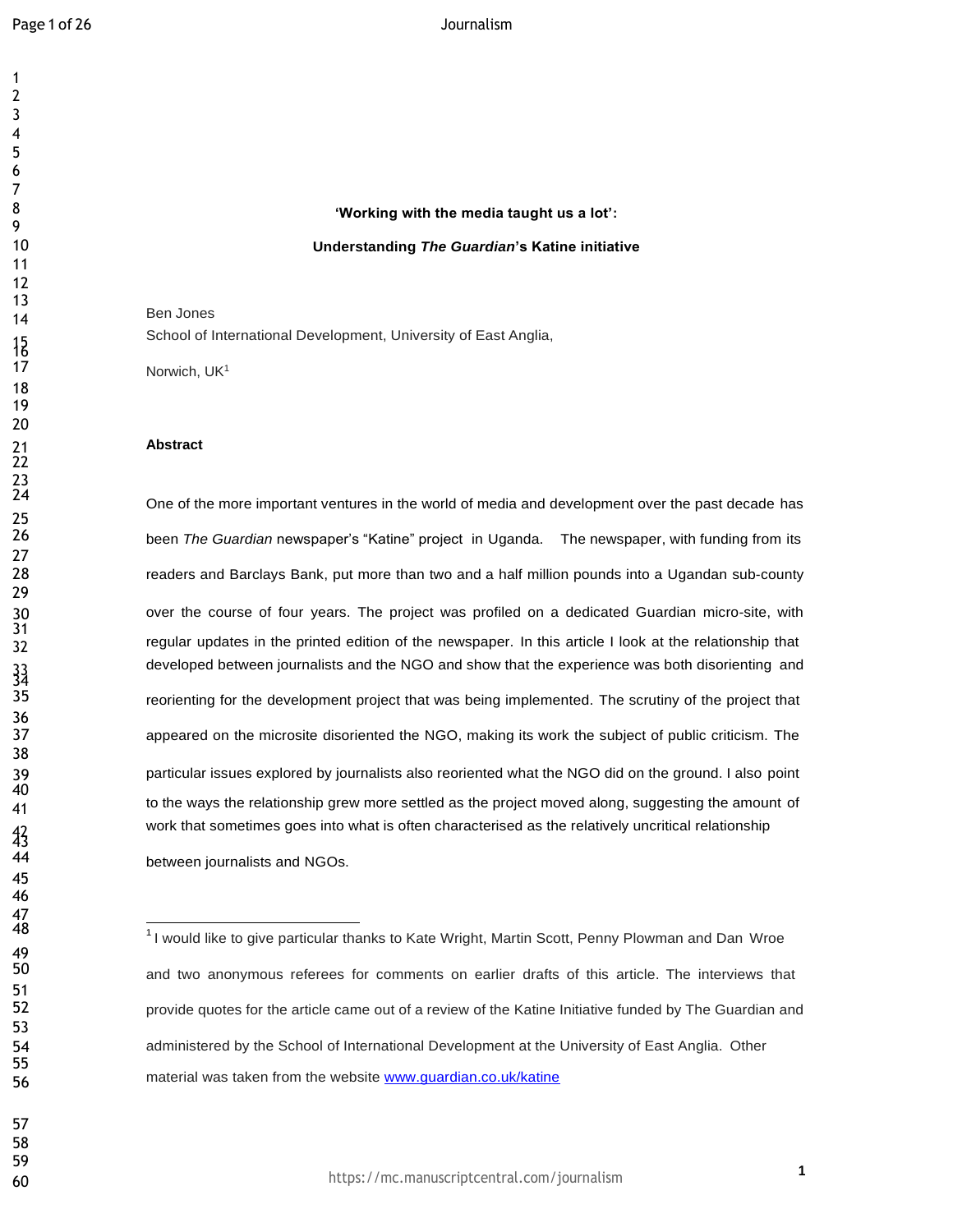# Keywords

 

 

 

 $\frac{15}{17}$ 

 $^{21}_{22}$ 

 $\frac{43}{3}$ 

 *The Guardian*, NGOs, Journalism, Civil Society, International / Transnational Journalism, Internet

## **Introduction**

14 The Katine initiative was a major development initiative that ran from 2007 to 2011. It was located in Katine sub-county in eastern Uganda and was sponsored by readers of *The Guardian* and Barclays Bank and was implemented by the Non-Governmental Organisation (NGO) AMREF. Over four years, more than two and a half million pounds was channelled into development work in the sub-county. Journalists from the newspaper – sports writers, feature editors, staff from the health and environment desks – went to Katine and described what they saw. The sub-county was also visits by politicians, business leaders, development experts, and even the English Premier League Trophy (as part of a football tournament). The novelty of the partnership was recognized for the way it brought development to a wider audience, and the website won the 2008 International Visual Communications Association's Clarion award and the 2008 One World Media "new media award". *The Guardian*, Barclays and AMREF (the NGO responsible for the project) also won the 2010 Coffey International Award for Excellence recognising the positive impact the project had had in promoting the UN's

Millennium Development Goals.<sup>2</sup>

This public recognition needs to be understood against what turned out to be a difficult relationship. The initiative trained a spotlight on the NGO and this was an often uncomfortable experience for those involved. Parts of the project were picked apart by journalists and bloggers. In some cases, the NGO changed its approach because of the focus of a particular reporter, with new elements being introduced because they worked in media terms. *The Guardian* was both funding and reporting on the project, and so the words of journalists, and what appeared on the website influenced the way the 50 project worked out on the ground. A senior manager at AMREF told me that 'being in the spotlight is not something we are used to' and described the experience as a 'healing process'.<sup>3</sup> A field worker

<sup>54 &</sup>lt;sup>2</sup> AMREF is an acronym referring to the African Medical Research Foundation.

Interview with management, Kampala country office, 1 July 2010.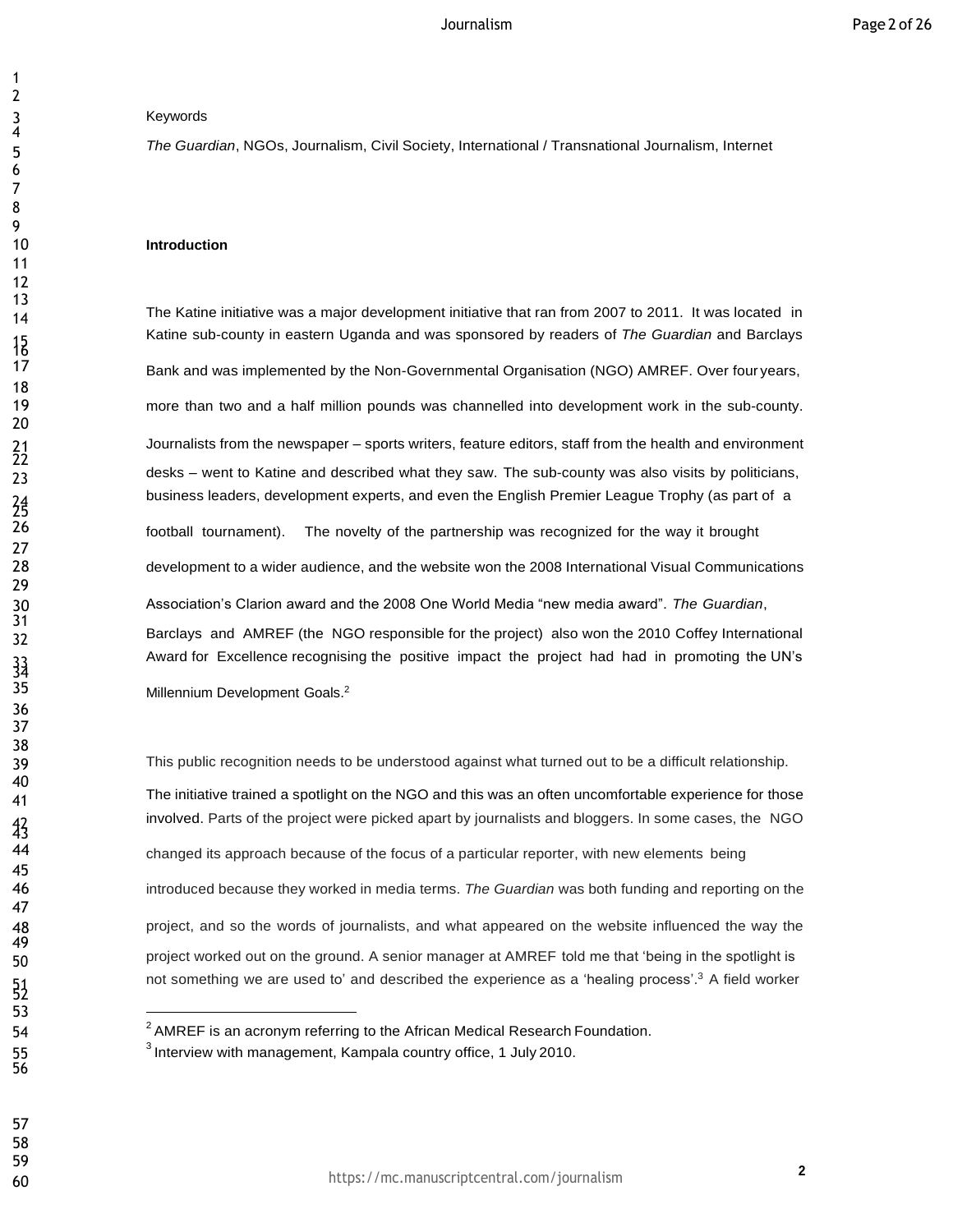7

 

<br> $13$ 

 41<br>42

 commented that 'with this project every small bit of what you do in the community is on the website' and that 'a newspaper is always on the watch, twenty-four hours…they see what you are implementing, [if] you try to divert a bit [then] there is a big question'.<sup>4</sup>

Later parts of the article look at examples of this scrutiny and how this was difficult for the NGO to

deal with. I give examples of what happened when stories of things going wrong appeared on the website, and of commentators questioning the competence and ethics of the NGO. <sup>I</sup> also show the relative power of journalists and how this shaped aspects of the project, an example that runs counter

project in more detail, I discuss some of the assumptions that characterise studies of NGOs and less critical over time. Over the course of the project, the NGO got better at managing the demands of *The Guardian* as interest in the initiative within the paper appeared to fade. I make a point about 32 journalism. I then introduce the Katine initiative and my own relationship to the project, before moving to much of the literature on journalism and NGOs (where NGOs are assumed to have the upper hand) (Cottle and Nolan 2007, Franks 2008, Polman 2010, Powers 2013). Amidst these discussions of conflict in the project I also point to the ways the relationship grew more settled and, in some ways, the amount of work that sometimes goes into what has often been assumed to be an easy and relatively uncritical relationship that exists between journalists and NGOs. Before looking at the

onto examples from the field.

## **NGOs and journalism**

NGOs have exercised a good degree of authorship over how their work appears in mainstream media. In many of the places where they work they are assumed to be the good guys in a context where most of the actors are a problem: corrupt governments, militias, armies, big business. While academic work has long been critical of work in the NGO sector only very recently has the work of

<sup>54 &</sup>lt;sup>4</sup>Interview with field staff, Katine office, 5 July 2010. By "divert" the respondent meant "diverge" from the project place, rather than anything that might imply corruption.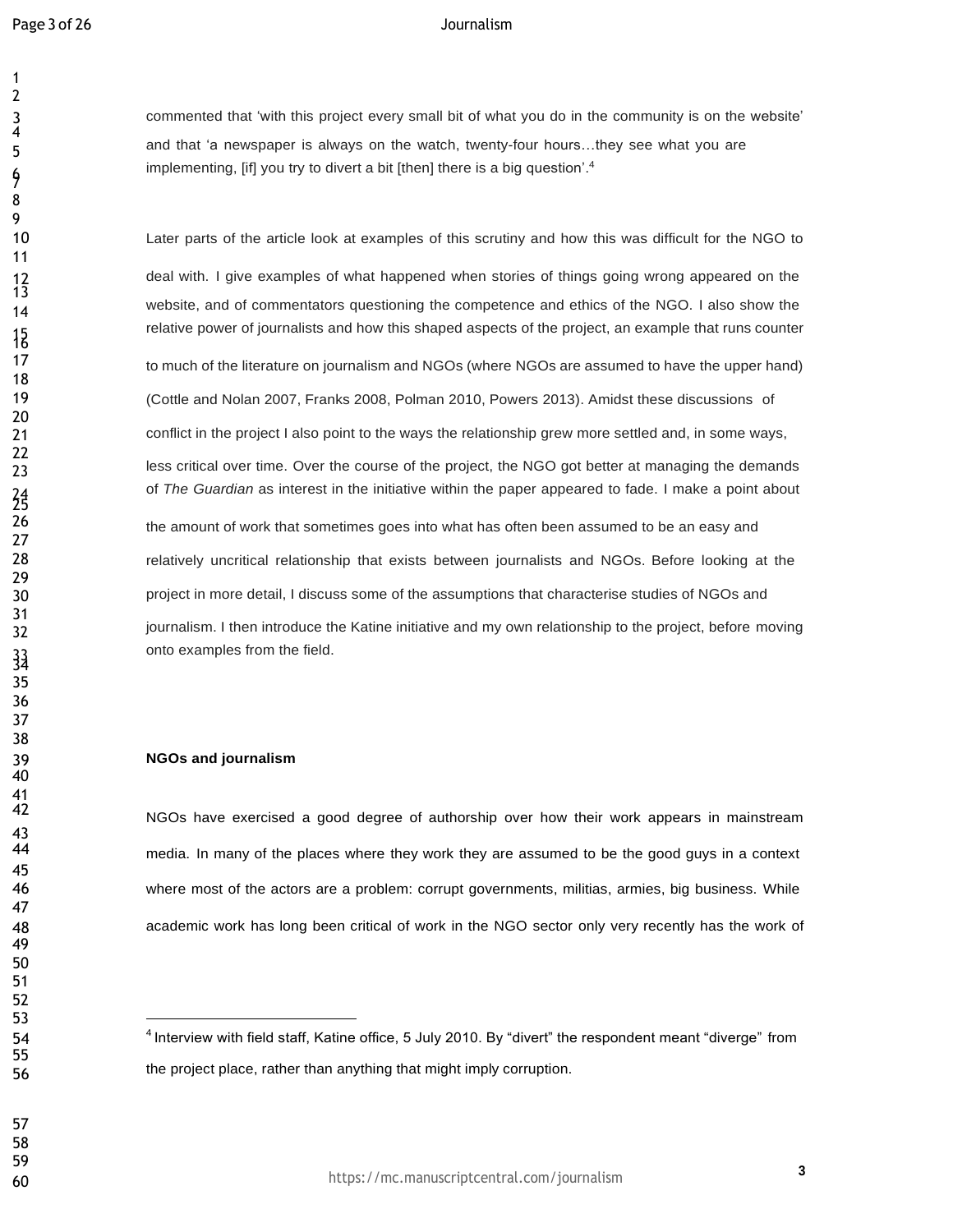3 NGOs come under similar levels of scrutiny in mainstream journalism (Fisher 1997).<sup>5</sup> As Polman has argued 'journalists scarcely question aid organizations' and often struggle to see the work of NGOs in a critical light (2010). Lugo-Ocando and Nguyen, in a harshly worded critique of the way journalists 8 work with the development sector, suggest that 'not much has been done to investigate how the media and aid agencies… interact with each other in shaping the agenda on international development' and that the current state of affairs is 'opaque, superficial and ideologically biased' and 'an example of a failure of transparency and accountability' (Lugo-Ocando and Nguyen 2017: 71-73). Rothmyer goes as far as to suggest that reporters writing about the developing world can be found 'routinely following the lead of press‐savvy aid groups on topics such as war victims and refugees' (2011: 4).<sup>6</sup> NGOs are often presented as skilful in managing journalists, while journalists come across as both dependent and sympathetic in their dealings with NGOs.

In the following section I develop these ideas in light of the particular experience of the Katine initiative. I discuss both the increasing sophistication with which NGOs approach their work with the media. I look at the ways in which scholars have understood the position of journalists reporting on development issues. I also question assumptions made above about the dependence and sympathy of journalists or the apparent sophistication of 'press-savvy' NGOs. As the relationship between *The Guardian* and AMREF shows it is not always a story of journalists being taken in, or of an aid organisation charming a particular journalist into producing uncritical or unquestioning reporting. Even when it looks like a journalist is being uncritical we should not assume that this is something arrived at unquestioningly or easily.

Publicity is at the heart of the NGO enterprise, and good publicity is important for obvious reasons: fund raising; awareness raising; and also because it helps NGOs influence policy and development debates (Smith and Yanacopulos 2004, Powers 2013, 2016; Van Leuven and Joye 2014). Smaller

 Scholars working on the NGO sector have noted examples of NGOs being criticized by the media, though this is more than outweighed by accounts that largely supportive (cf. Lewis 2007: 10-12).

 The recent crisis surrounding the use of sex workers by OXFAM staff in Haiti – and other stories of abuse and corruption in the sector – illustrate how 'shocking' this sort of behavior appears when set against the more usual way the work of NGOs working in humanitarian situations is reported.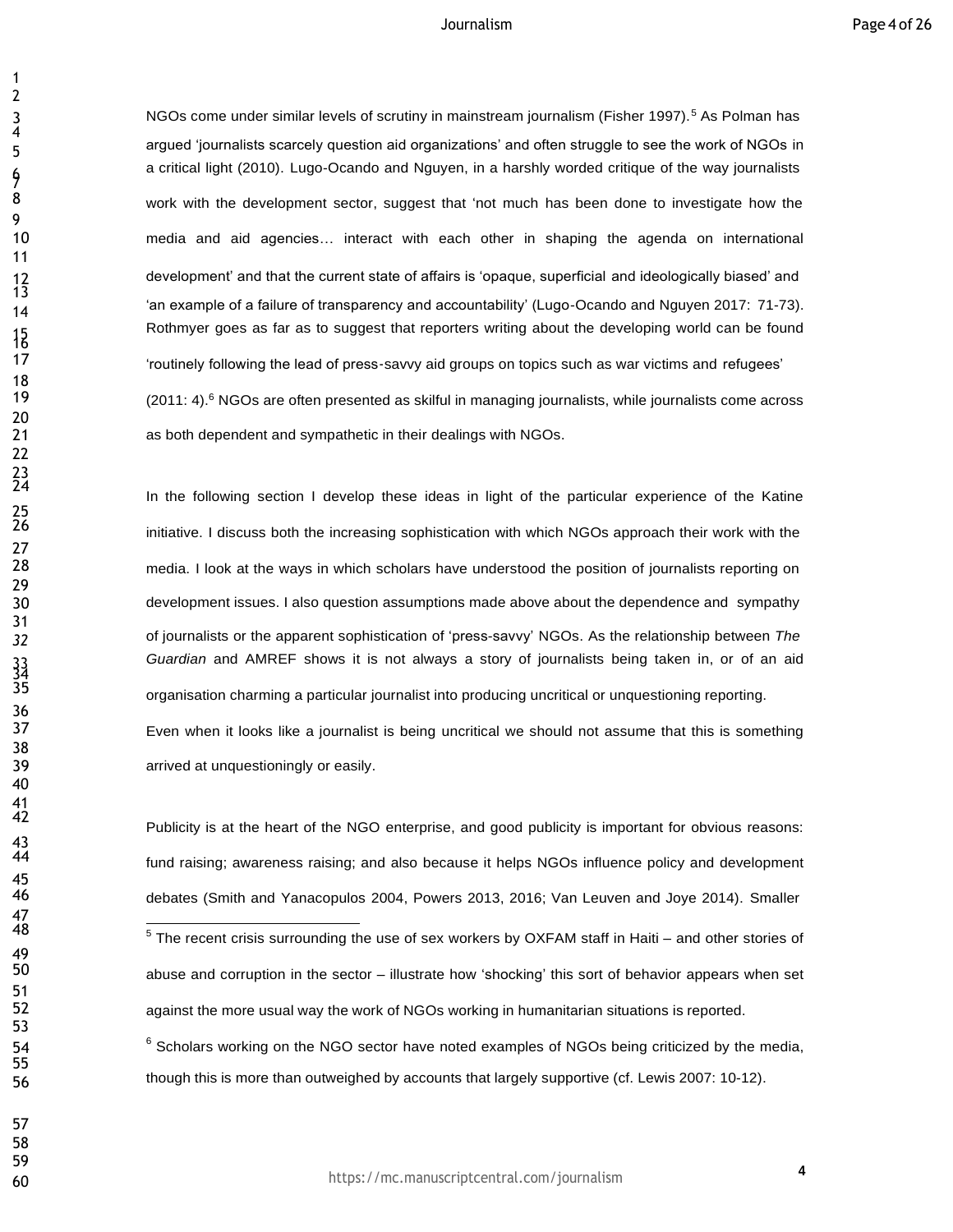NGOs often concentrate publicity around fund-raising, with less of an interest in the mainstream media; larger international NGOs need publicity for awareness-raising and campaigning and policy work (Yanacopulos 2005).<sup>7</sup> As Powers observes the identity of larger international NGOs is 8 increasingly tied to their interest in global policy agendas (Powers 2016) and campaigning NGOs like OXFAM and ActionAid have professional press and publicity divisions, with journalists on the staff, and success is measured, in large part in media terms, by influencing global policy agendas (Jones 2016). Smith and Yanacopulos make a general point about NGOs getting involved in a more complex 'production and reception of development's public faces' as in many ways they have become more like media organisations (2004).

This leads to the first set of observations around the sophistication of NGOs in their relationship to the media. Kimberly Abbott of the International Crisis Group has argued that 'NGOs are taking on more and more functions of news media in their capacity to gather and manage foreign news'  $(2009)^8$  NGOs produce press releases and media packages and in many cases NGOs are behind the stories that appear in the mainstream media (Rothmyer 2011, Powers 2016). Suzanne Franks, a former BBC producer, makes a point about the 'growing media sophistication of NGOs', who 'send out well-trained staff – some of them former journalists – to produce well-edited packages and then offer them' to media organisations (2008: 31). Powers writes of NGOS with 'sizable public relations departments whose primary task historically has been to pursue media coverage' (2016: 12). A number of NGOs have should rather be thought of as 'expert news source organisations' ready with 'background information and reliable eyewitness accounts' (van Leuven and Joye 2014: 160). Wright makes an interesting argument about the way digital technologies make it easier for NGOs to produce carefully constructed pieces in an effort to have their copy picked up by cash-strapped news organizations (2015).

<http://www.niemanlab.org/2009/11/kimberly-abbott-working-together-ngos-and-journalists-can->create-stronger-international-reporting/

<sup>46</sup>  $\frac{1}{7}$ This shift towards advocacy took on particular importance in the late 1990s and early 2000s as many international NGOs pulled out of direct "in-country" work, instead preferring to sub-contract their work to local civil society organizations working on development issues (Watkins and Swidler 2012: 199).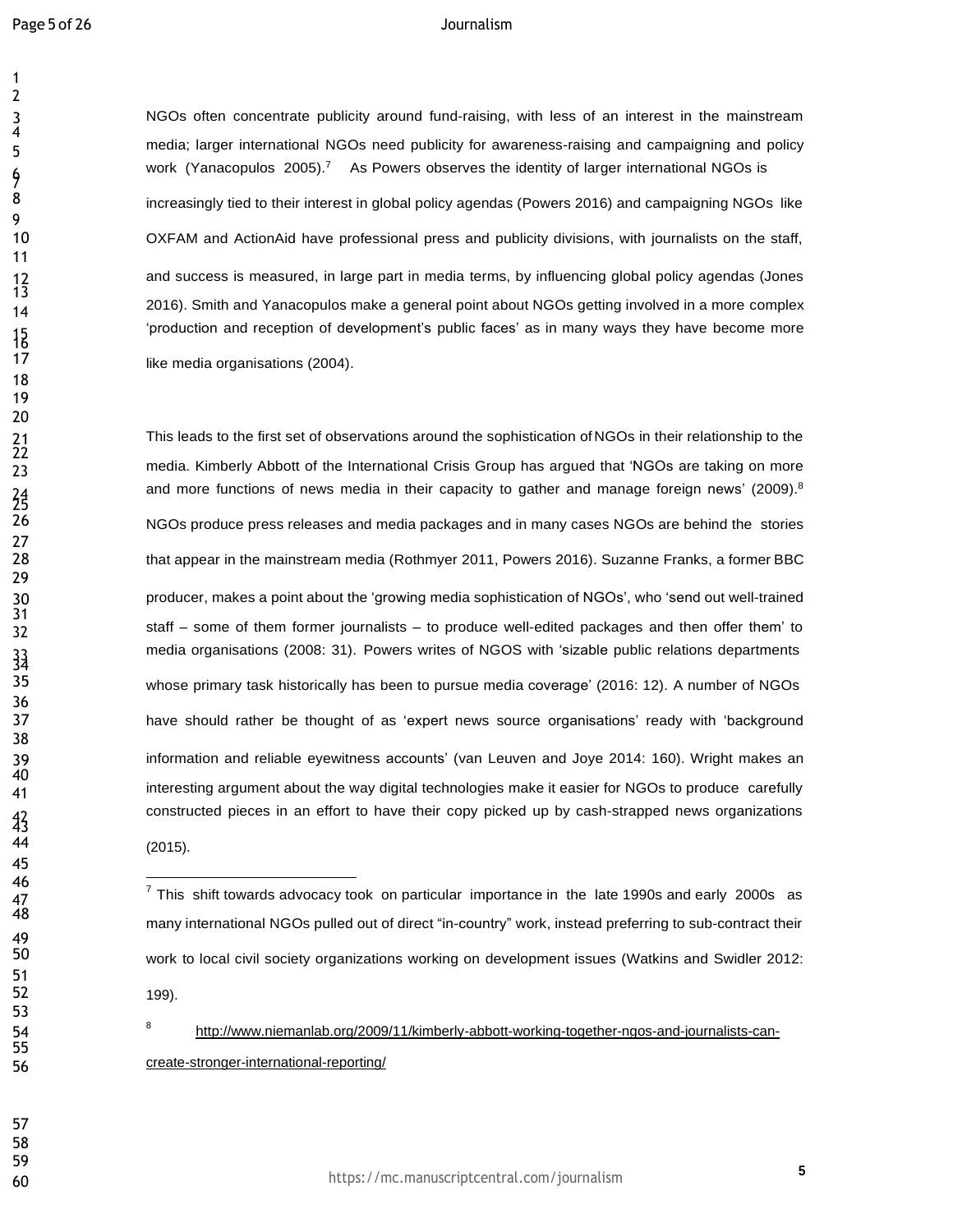In the above there is something close to Nick Davies's argument that newspaper reporting has become a form of 'churnalism', with journalists simply relaying press releases over which they have 8 little direct input (Davies 2008). A 2014 study of reporting on development issues in the Belgian press, for example, found that media reporting on development issues depended mostly on NGO press statements, while a more recent study looking at media coverage of the UN's Millennium 14 Development Villages project found that most of it was 'derived from press releases' (Schiffrin and Ariss 2017: 76).<sup>9</sup> The picture is of hard-pressed journalists recycling the press releases and media packages of well-resourced NGOs. Though as we will see later on the landscape inhabited by NGOs is more diverse than this. International NGOs are not always as media-ready as they wuld like to be and few organisations have the sort of media outfits available to the larger campaigning NGOs such as OXFAM or Save the Children.

 The second set of observations concern what has been termed the 'social proximity' of journalists and NGO workers (Powers 2016). In a recent article, Powers points to the way NGO workers and journalists often see themselves as 'natural allies', sharing similar outlooks and values. There is a sense in both professions, particularly those doing humanitarian work, that they are responding to what are often acute crises and where it is important to quickly assemble some facts (cf. Hoijer 2004; Cameron and Haanstra 2008). Though Powers' is more interested in the way this closeness encourages NGOs to focus their media strategies on mainstream news outlets (rather than alternative media sources), his work points to the assumed similarity between the professions. As one <sup>15</sup> respondent, a media officer from International Crisis Group told him: "they're sharing planes, they're sharing cars, and they're sharing food. They're living together in many cases" (Powers 2016: 13). Wright, in a discussion of the role freelance journalists play in producing the media content of many NGOs, found one respondent describing their work as that of an 'activist', seeing this both as a way of making sense of the blurred boundaries between the professions, and the emergence of a category of The attraction for NGOs in this sort of coverage is relatively clear. A much cited study suggested 52 that for every New York Times article a disaster stricken country would receive an extra \$600,000 in US humanitarian aid, while each additional death would only increase the amount by an additional \$400 (Drury, Olsen and Belle 2005: 465).

 

https://mc.manuscriptcentral.com/journalism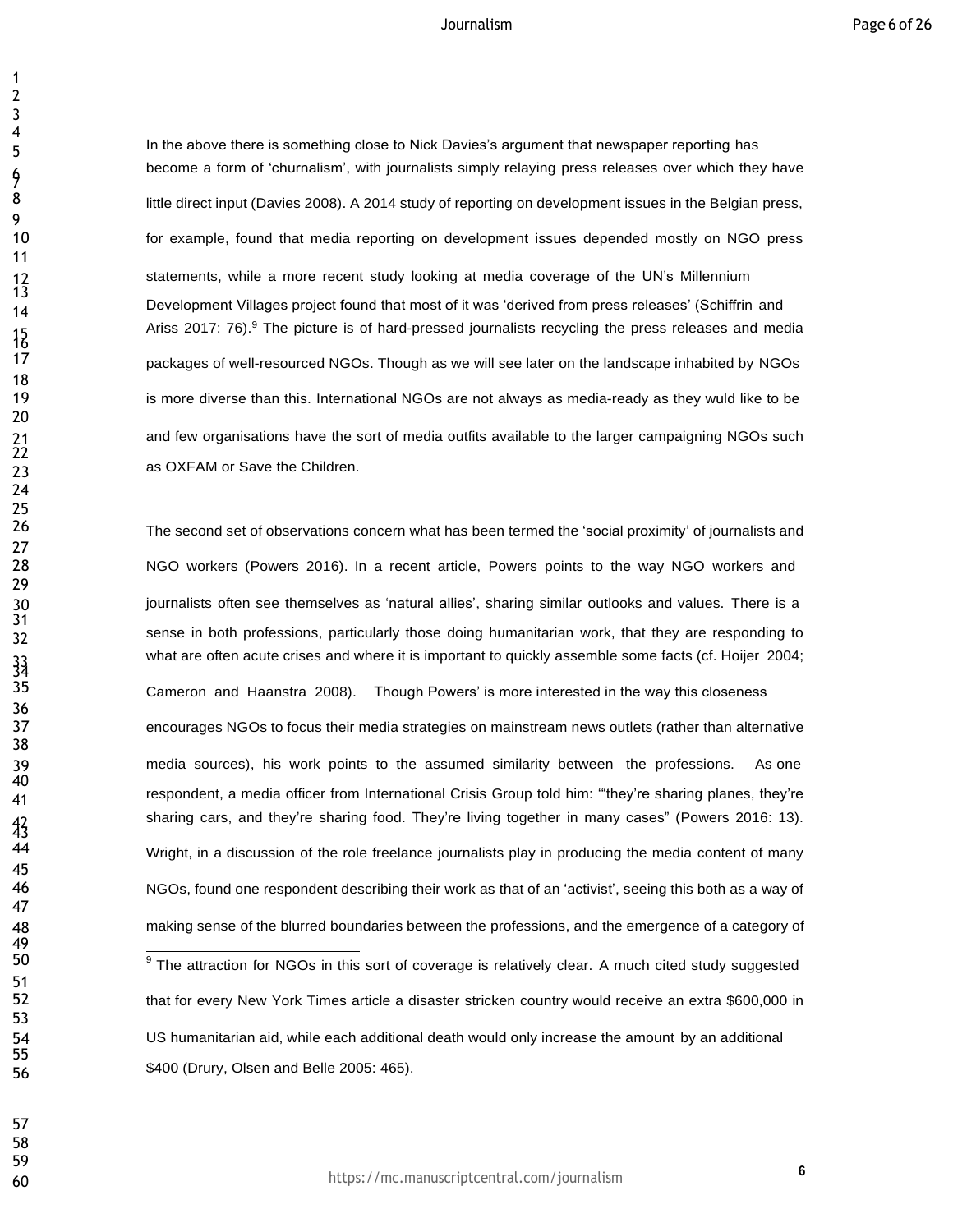journalist that increasingly relies on commissioned work (2015: 14, see also Dichter 1999).

These leads to what can seem like a given when it comes to writing about NGOs and journalists –the lack of questioning, the sense of alliance between the professions, the 'media sophistication' of NGOs. And yet the case material below shows a situation where questions were asked, where distrust was part of the mix, and where the NGO often felt fairly unsophisticated when it came to dealing with a media organisation. The larger point to make is that any relationship between an NGO and a media organisation comes out of what are often complex sets of interactions, negotiations and compromises, and it is helpful to observe these interactions in the making (cf. Wright 2015). In the later case analysis, I use evidence from the Katine initiative to point to the amount of work that went into what became a more settled relationship between *The Guardian* and AMREF. Before discussing <sup>22</sup> some of these interactions, however, a few more words on the project and the source material that forms the basis for the analysis.

# **The Katine initiative**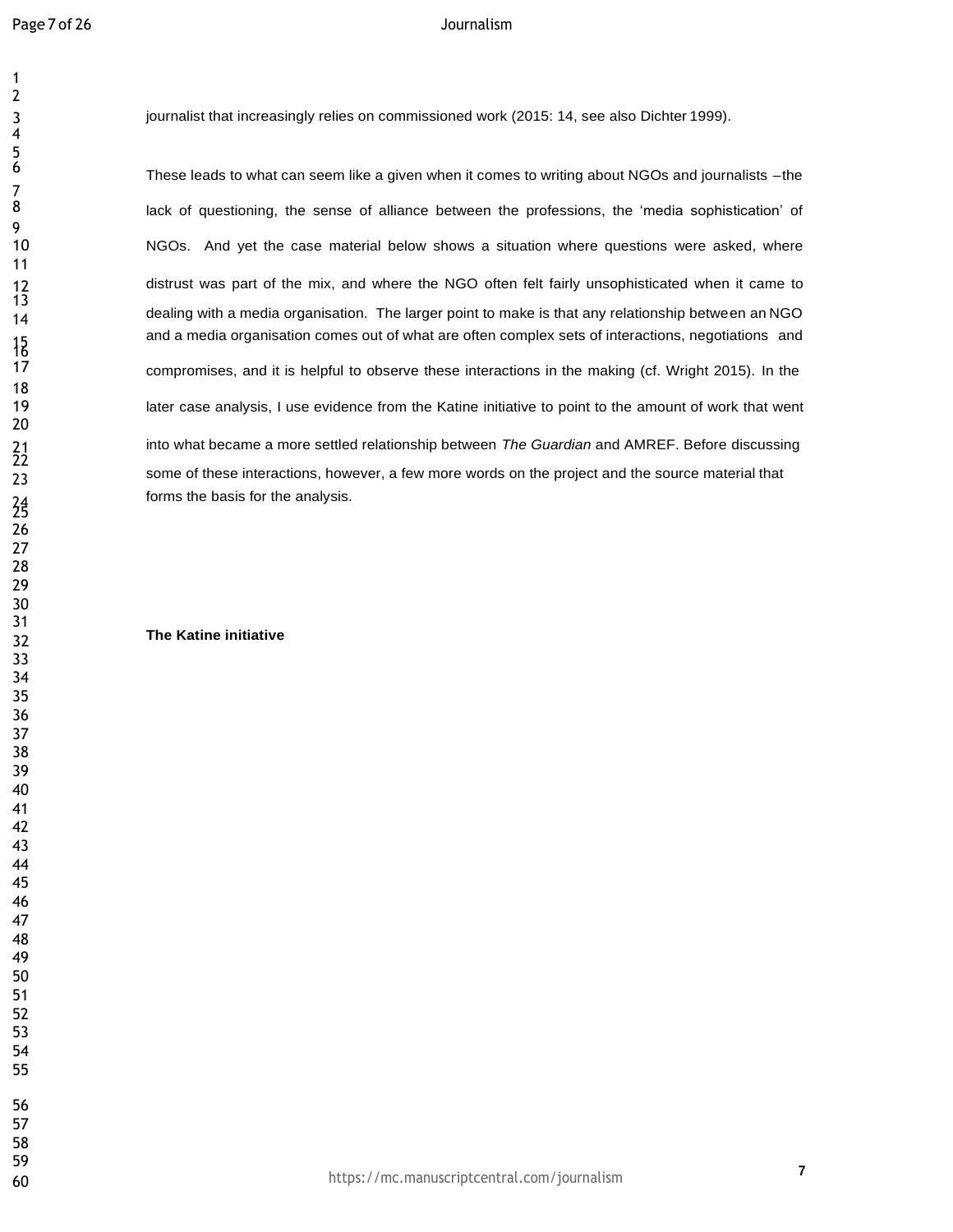Katine was launched through a Guardian Christmas appeal back in 2007. Interested readers could give a one-off donation or commit to giving a monthly sum. They could also track the progress of the project on the website and in the newspaper. Barclays Bank made an initial donation of £500,000, 8 barr of which helped meet the costs of setting up the website, and contributed a further £1 million in match-funding, much of which was directed to the village savings and loans associations that formed part of the livelihoods part of the project. The project got off to a slightly bumpy start with a piece by *The Guardian*'s then editor, Alan Rusbridger: 'Can we, together, lift one village out of the Middle Ages?'.<sup>10</sup> The article captured both the optimism surrounding the project in the newspaper, and the

awkwardness that finds its way into many mainstream media representations of Africa.

 A number of NGOs responded to *The Guardian*'s original call for expressions of interest. AMREF's winning proposal came in the form of what is referred to as an "integrated rural development project". The project made investments in health, education, governance, livelihoods and water and sanitation across a single location. Those involved told me that there was a sense that AMREF was chosen because the proposed project site was rural; it would be a place that readers could identify with in thinking about development in Africa. It was uniformly poor and its rural location meant that it seemed like a more bounded space that an urban location. Readers viewing the website or reading the paper would have a defined sense of the geography within which their project was operating. Of the shortlist of three organisations, the other two appear to have been bids by major, UK-based, international NGOs. What seems to have given AMREF the edge was that the NGO, though international, was based in Africa, with its headquarters in Nairobi. It had a different profile from the more famous or visible international NGOs in the competition. Alan Rusbridger noted in his introductory piece that the staff were '97% African'.<sup>11</sup>

 When I spoke with staff at the NGO they told me they were not 'like the OXFAMs' and that Katine had https:/[/www.theguardian.com/katine/2007/oct/20/about.](http://www.theguardian.com/katine/2007/oct/20/about) Many of the comments posted at the foot of Rusbridger's initial piece received were critical of the 'Middle Ages' tag (though it is, perhaps, worth noting that Rusbridger was himself paraphrasing the development economist Paul Collier and his view that many poor people live in, 'a reality that is the 14th century'.) 55 <sup>11</sup> https:[//www.theguardian.com/katine/2007/oct/20/about.](http://www.theguardian.com/katine/2007/oct/20/about)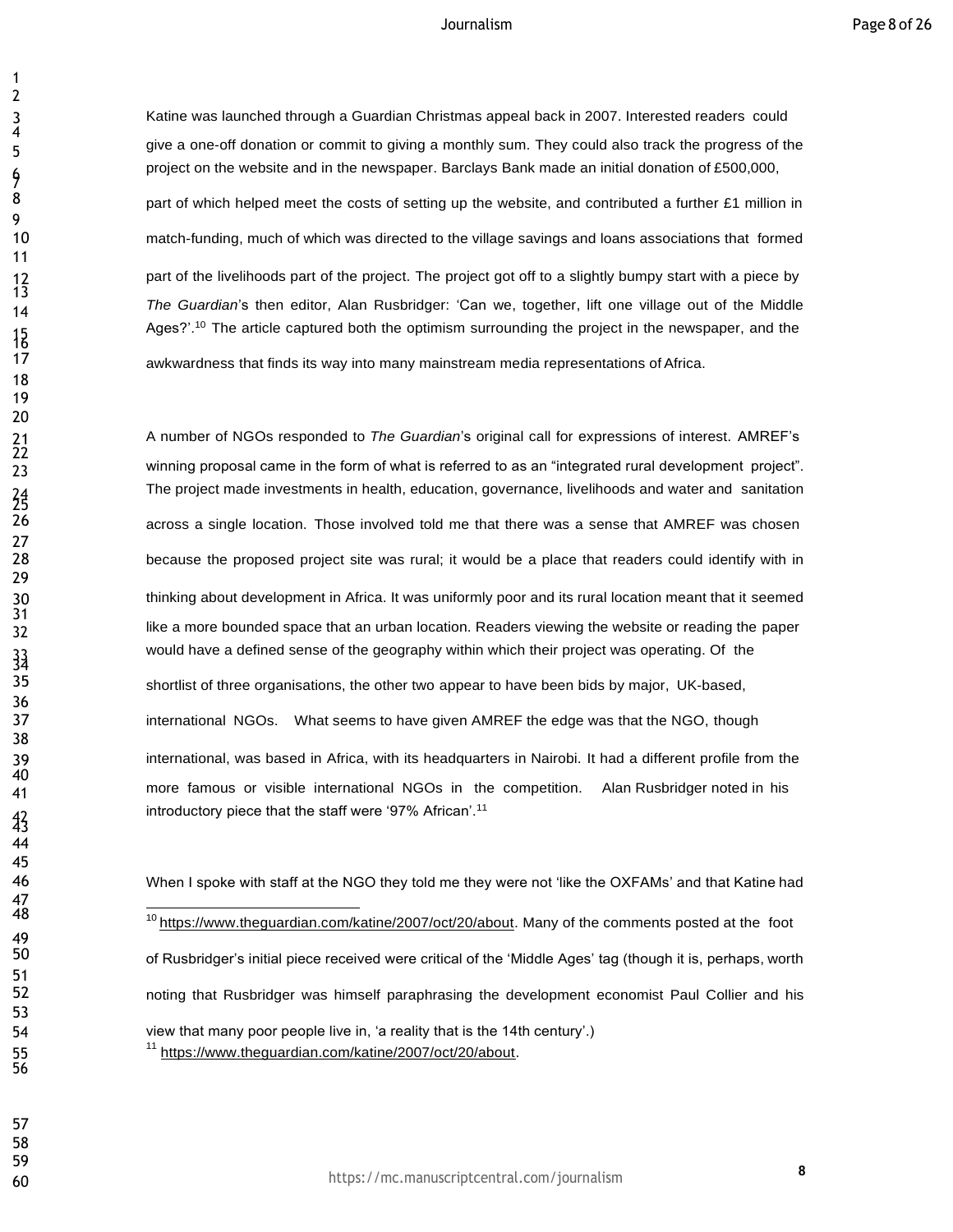3 been a 'sharp learning curve'.<sup>12</sup> AMREF's earliest iteration was as a Flying Doctors service in the 1950s, with most of its money coming from a small but consistent pool of donors. AMREF had arrived fairly late to the sort of media work that defined the operations of many large international NGOs. 8 AMREF's background in health also made it a slightly unusual choice to run a rural development project (and Guardian staff would later wonder about whether the 'top down' approach of AMREF owed something to its medical background – many senior staff are doctors). The decision to work with *The Guardian* was made with <sup>a</sup> degree of hesitation, and AMREF, like many smaller development NGOs, lacked the sorts of elaborate press and media outfits that dominate accounts of aid organisations working with the media. When I spoke with staff members there was little sense at the outset of what working with *The Guardian* would mean: 'within AMREF we had a lot of discussions, we saw both sides; working with the media was a significant area of interest, it taught us 22 a lot', suggesting a mixture of curiosity and inexperience.<sup>13</sup>

 By now it should be clear that the sort of 'natural alliance' between NGOs and journalists, with the NGO in the stronger position, was not a perfect description of the Katine initiative. In many ways neither party was entirely clear how things would work; AMREF lacked much of the media sophistication of many of the NGOs that form the focus of the literature outlined above, while for *The Guardian* it was their first time doing anything like this. As one Guardian journalist told me 'none of us were development experts' going into the project.<sup>14</sup> While one AMREF staff member told me that we 37 are 'not like the OXFAMs with their big media outfits', and many NGO workers I spoke to felt that they were in a fairly weak position relative to the newspaper. Field staff spoke of the disorienting experience of having journalists visit the sub-county, asking questions and raising expectations in the community. It was also clear that in the early stages of the project AMREF were not prepared for the

type of publicity that came with the project.

 *The Guardian*'s involvement in Katine grew out of a desire to form new partnerships and an interest in making sense of new media technologies (Lewis, Williams and Franklin 2008, Franklin 2014, Conrad

<sup>&</sup>lt;sup>12</sup>Interview with management, Kampala country office, 8 July 2010.

<sup>54 &</sup>lt;sup>13</sup> Interview with management, Kampala country office, 9 July 2010 55 14 Interview with Guardian journalist, 22 June 2010.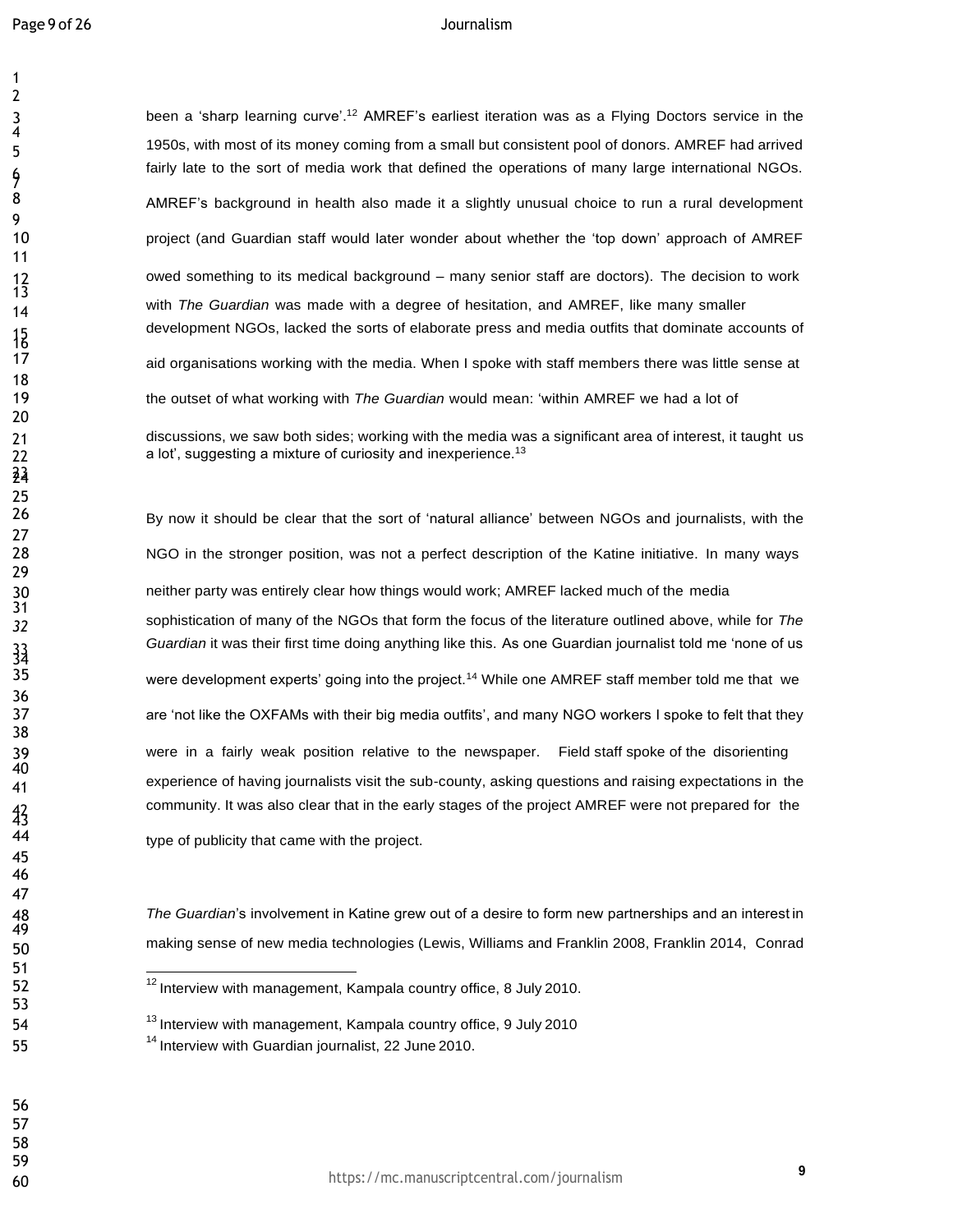2015).<sup>15</sup> The key impetus came from *The Guardian*'s then editor, Alan Rusbridger who wanted to use 4 <sup>'all</sup> the possibilities of the web to give maximum exposure to the challenges of development'.<sup>16</sup> It is also important to understand how little web-based technologies had been used up to that point, and how different the media landscape has since become (Fenton 2009). Facebook had 20 million subscribers and Twitter, Snapchat, and Instagram had not yet been invented, or were not yet widely used. Katine moved coverage away from one-off stories, or the time-bound reporting thattraditionally profiles major crises in the developing world; what Cottle and Nolan refer to as the 'fleeting coverage' of much development journalism (2007: 863 see also Schiffrin and Ariss 2017). In place of one-off 17 stories there would be an account of development work in something close to real time.<sup>17</sup> It was this sort of long-form reporting that resulted in the Katine initiative winning a number of media awards.

 $\frac{1}{23}$  Katine should also be seen as a response to the 'structural changes, brought on by dwindling profitability, technological transformation, audience fragmentation' with less coverage of international affairs in the newspaper sector (Powers 2013: 6, see also Hannerz 2004: 23). The project was part- funded by Barclays Bank at a time when The Guardian was just coming out of a period of staff retrenchment. For younger staff at the paper Katine offered a relatively secure space to continue in 32 journalism at a time the sector as a whole was struggling (cf. Waisbord 2011). The initiative also helped The Guardian link up to a number of other actors – development agencies, micro-finance

institutions, universities, pharmaceutical companies, government ministries – who used the website

 It is perhaps worth saying that ordinary readers of the newspaper seemed to have little interest in the project. Though I was never able to get a precise sense of overall traffic to the microsite, I was told by one of the website editors that it was 'very, very small'. Much of the sustained interest in Katine came from the media divisions of larger NGOs, and I was told by one of the editors that these divisions wanted to know 'how we are using the internet, Twitter, blogging and videos to talk about development and how we can engage people… how you can have those "north-south dialogues" on the blog'.

 <sup>15</sup> The *Pew's State of the News Media* <sup>2016</sup> report noted the precarious situation of newspapers in the United States, with delinking advertising revenue in both print and online versions (down 8% from the previous year).

<sup>43</sup>  Interview with Alan Rusbridger, 22 June 2010.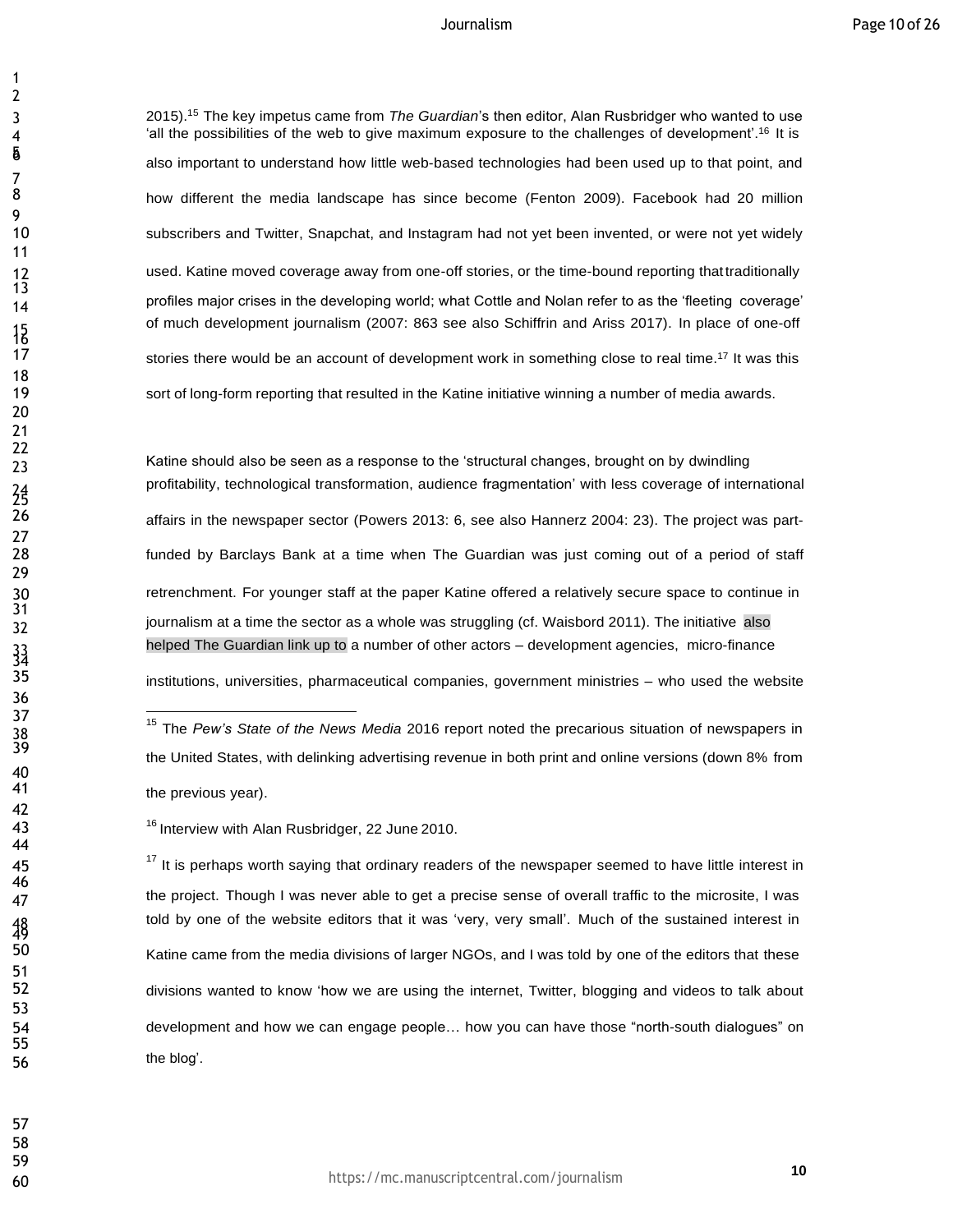7

 14<br>15

 $\frac{24}{26}$ 

 

 as a space for discussion and publicity.<sup>18</sup> *The Guardian*'s "Global Development" website which is, in many ways the successor to Katine, relies on financial support from the Gates Foundation (along similar lines to *The Guardian*'s Cities website which has funding from the Rockefeller Foundation).<sup>19</sup>

## **Methods**

My understanding of the stresses and strains of the project came from my own involvement with the project over its full life, and in this sense can be considered part of what Mosse has written of as the 19 type of analysis that comes from being partly an 'insider' (2006). I authored one of the early blogs on 21 the site (about the history of the region) and also conducted a review of the project at the end (I have published a number of articles and a book on the Teso region where Katine sub-county is located). (Jones 2009). For NGO workers there was weariness and wariness when I met them, particularly as the project came to a close. They regarded my review of the project as one more thing that might provoke criticism. Journalists were more open in conversation, and I remember one particular instant where a reporter told me of both the simultaneous achievements of the initiative and the 'blurred' boundaries that emerged. *The Guardian*'s position was both a funder of the project and as a journalistic enterprise committed to professional standards of reporting.

 The article draws on the semi-structured interviews with Guardian journalists, AMREF staff, and people living in Katine. I spent time at *The Guardian*'s London headquarters, visited AMREF's country offices in London and Kampala, and participated in some of the public events that *The Guardian* organized around Katine. I have anonymised sources, and the quotes used are illustrative of what a number of respondents told me about an issue. Journalists often repeated the same points,

<sup>19</sup> A relationship between news journalism and financing from foundations such as Rockefeller and Gates that is growing. A report found that 'between 2009 and 2011, 1012 foundations in the United States made 12,040 media related grants' totaling \$1.86 billion. (Bunce 2016: 3).

 

47<br>48

49<br>50

 <sup>18</sup> It also made sense of *The Guardian*'s commitment to campaigning journalisms. I was told by one of the reporters on the project that it was an opportunity for journalists to take a very specific situation 'and see if it is happening in the rest of Uganda, the rest of Africa.'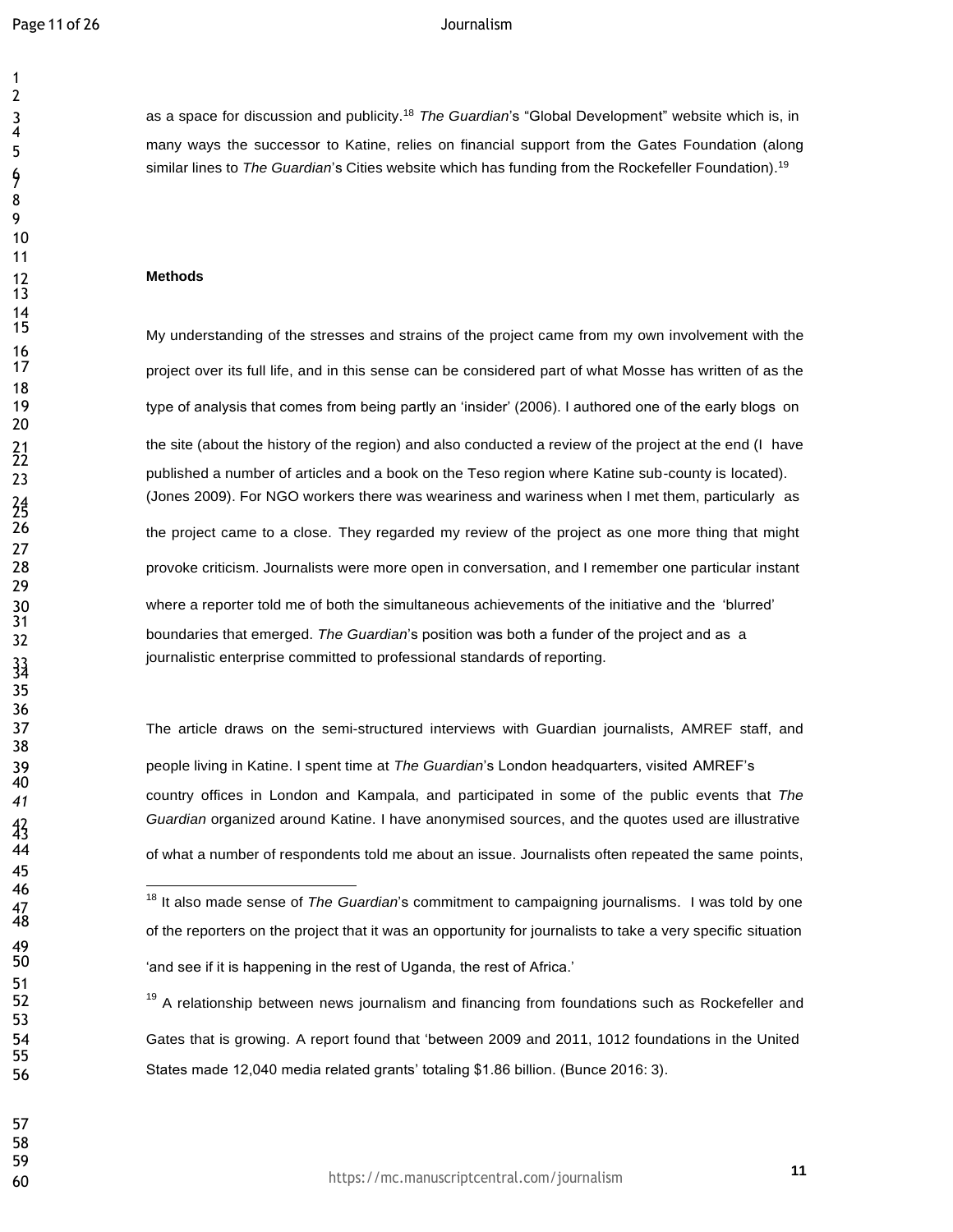while project staff often had a similar experience of the project and the relationships involved. A total of twenty-two interviews were conducted: eight with journalists and staff employed by *The Guardian*; fourteen with AMREF staff (of which four were with senior managers in London and the Uganda **8** country office, and eight with AMREF staff in the Katine office).

 In what follows there are two examples of the relationship between AMREF and *The Guardian*. The first looks at the public scrutiny that surrounded the early phases of the project and the building of a primary school. I show how this coverage was disorienting for staff at the NGO, and points to the ways in which scrutiny was very different from the sort of publicity the NGO hoped for. The second looks at the health strand of the project, and shows how journalists influenced what the project did on the ground by their focus on particular issues. In this instance journalism reoriented the NGO's work. I also suggest that as the project evolved the moments that were disorienting or reorienting became fewer, and that the relationship grew more settled and established. What may be though of as the relatively uncritical relationship between NGOs and journalists is not always arrived easily (cf. Lugo-

Ocando and Nguyen 2017).

# **Disorienting scrutiny**

 In the early part of the project the main effect of *The Guardian*'s spotlight on Katine was to show up the sizeable gap between the public face of the NGO and the way it went about its work in the field. This was not a particularly comfortable experience for AMREF. NGOs are usually able to control the 44 differences between what turns out to be fairly messy work on the ground, and presentational aspects of their work: a leaflet, a web campaign or a policy paper (Lewis 2007: 165). AMREF staff were also less practised in dealing with criticism than their counterparts in some of the bigger, more high profile NGOs. Criticism focused on the details of a single project, rather than the generalities of the NGO, and could be levelled against individual staff as well as at the NGO as a whole. Commentary on the website was often sharp in tone. There were concerns early on that the NGO was spending too much money on trainings; that some of the building work was over-budgeted and of poor quality; that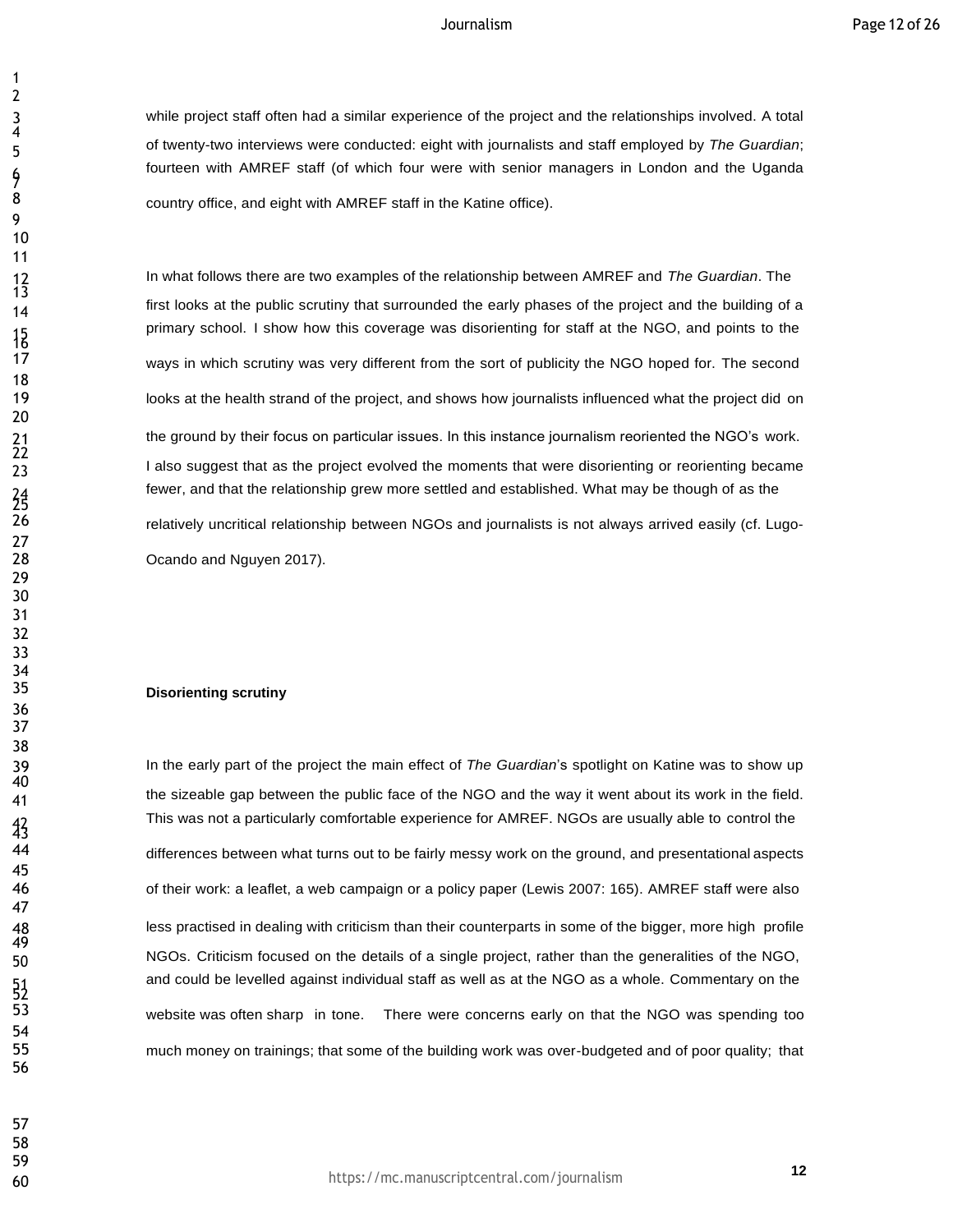| l                                               |
|-------------------------------------------------|
| $\begin{array}{c} 4 \\ 5 \\ 6 \\ - \end{array}$ |
|                                                 |
|                                                 |
|                                                 |
| 7<br>8<br>9<br>10<br>11                         |
|                                                 |
| 12<br>13<br>14                                  |
|                                                 |
| 15<br>17<br>18<br>19<br>20                      |
|                                                 |
|                                                 |
|                                                 |
|                                                 |
| 21<br>22<br>23<br>24                            |
|                                                 |
|                                                 |
| 25<br>26<br>27<br>28<br>29<br>30                |
|                                                 |
| 30<br>31<br>32<br>33                            |
|                                                 |
|                                                 |
| $\frac{34}{5}$                                  |
|                                                 |
|                                                 |
| - 35<br>35<br>36<br>38<br>39<br>39              |
| 11                                              |
| $\frac{42}{3}$                                  |
| 44                                              |
| 45                                              |
| 46<br>47                                        |
| 48                                              |
| 49<br>50                                        |
|                                                 |
| -<br>51<br>52                                   |
| 53<br>54                                        |
| 55                                              |
| 56                                              |
| 57                                              |
| 58<br>59                                        |
|                                                 |

the relationship between the NGO and the local population was less than the stated ideal of 'participation'.

Take what was, perhaps, the most complicated story told on the website; that of the building of Amorikot Primary School. Over the course of two years, Guardian journalists and members of the public who wrote into the website documented the mixed and uneven experience of Amorikot. AMREF adopted an approach that differed from the usual 'community-supported' model used by other NGOs in the Teso region. They brought in a contractor from Kampala, the capital city, and the school was put up quickly, and there was a sense that things were not quite right. A quick rundown of what appeared on the website demonstrates just how contested, problematic and long-running was the story of building the school:

 $\text{Sep } 08$  The new school opens.<sup>20</sup> Alam Construction refurbished seven classrooms in Amorikot. These classrooms were budgeted at 18.7 million Ugandan shillings. Katine also provided Amorikot Primary School with 126 desks and a number of new textbooks.

The same month there were reports that Alam were delaying their work.

The budget for Amorikot is questioned by journalists and bloggers. Richard Kavuma noted that the government spends only 14 million Ugandan shillings per classroom. "Ugandalife", who regularly comments on Katine blogs and who runs a project in Masaka district in Uganda, said that he had built classrooms for only 9.5 million 44 Ugandan shillings<sup>22</sup>.

> Mar 09 Katine staff defend their approach by stating that their work was of better quality than government contracted school buildings and done more quickly.

 $^{20}$  [http://www.guardian.co.](http://www.guardian.co/) uk/katine/2008/sep/16/education.news

<sup>21</sup> <http://www.guardian.co.uk/katine/2008/sep/22/education.news>

**<sup>22</sup>** <http://www.guardian.co.uk/society/katineblog/2008/sep/29/education>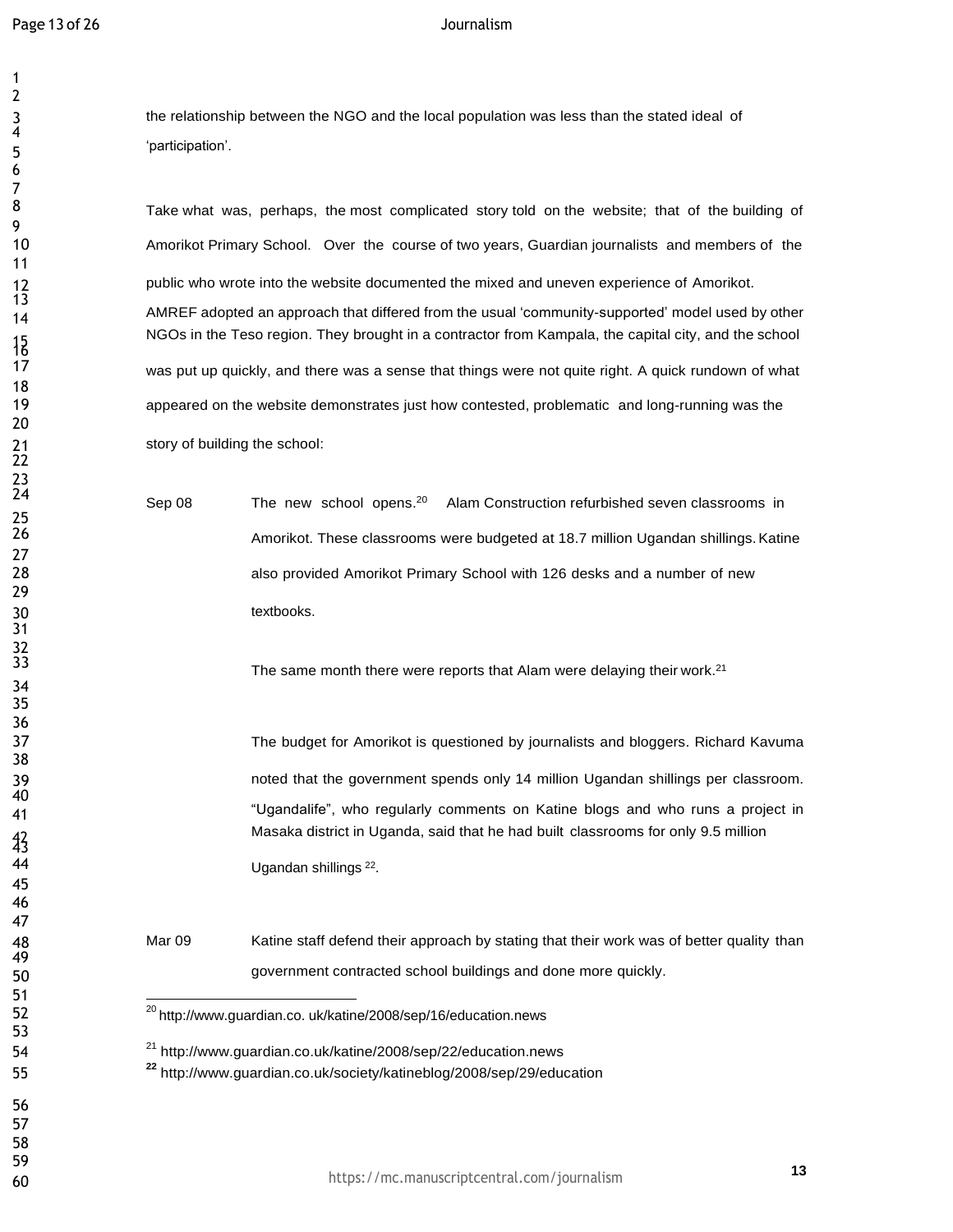| 4<br>5         | Jun 09                                                                                                        | Guardian journalist Madeleine Bunting reviews the project and questions the<br>education budget. <sup>23</sup>                                                           |  |
|----------------|---------------------------------------------------------------------------------------------------------------|--------------------------------------------------------------------------------------------------------------------------------------------------------------------------|--|
| 9<br>8         |                                                                                                               |                                                                                                                                                                          |  |
| 9<br>10        |                                                                                                               | AMREF take legal advice over delays in school building work, claiming that Alam                                                                                          |  |
| 11             |                                                                                                               |                                                                                                                                                                          |  |
| 12<br>13       |                                                                                                               | construction have defaulted in their work <sup>24</sup>                                                                                                                  |  |
| 14<br>15       | July 09                                                                                                       | Community journalist Joseph Malinga reports that the number of desks accounted by                                                                                        |  |
| 16<br>17       |                                                                                                               | Katine staff contradicted the actual number of desks found in the schools. AMREF                                                                                         |  |
| 18<br>19       |                                                                                                               | suggests that this report was inaccurate <sup>25</sup>                                                                                                                   |  |
| 20             |                                                                                                               |                                                                                                                                                                          |  |
| 21<br>22       |                                                                                                               |                                                                                                                                                                          |  |
| 23             | Sep 09                                                                                                        | Joseph Malinga reports on the unhappiness of locals, school teachers included, with<br>the work of AMREF. After trying to end the contract with Alam Construction, AMREF |  |
| 24<br>25<br>26 |                                                                                                               | is obliged to let them resume work on another primary school in Katine. <sup>26</sup>                                                                                    |  |
| 27<br>28       |                                                                                                               |                                                                                                                                                                          |  |
| 29             | Nov <sub>09</sub>                                                                                             | Concerns among parents and teachers are reported, particularly over the question of                                                                                      |  |
| 30<br>31       |                                                                                                               | whether Amorikot will become a registered government school. <sup>27</sup>                                                                                               |  |
| 33<br>34       |                                                                                                               |                                                                                                                                                                          |  |
| 35<br>36       | The last piece, by Anne Perkins from November 2009, suggested that the confident exterior of the              |                                                                                                                                                                          |  |
| 37<br>38       | new school at Amorikot threatened to become a "shell", with declining local support, no money from            |                                                                                                                                                                          |  |
| 39             | the district education office, unused textbooks and a shortage of teachers. <sup>28</sup> While there were a  |                                                                                                                                                                          |  |
| 40<br>41       | number of more positive, descriptive pieces elsewhere on the website - "training to make a                    |                                                                                                                                                                          |  |
| 42<br>43       | <sup>23</sup> http://www.guardian.co.uk/society/katineblog/2009/jun/23/education-AMREF-review                 |                                                                                                                                                                          |  |
| 44<br>45       | <sup>24</sup> http://www.guardian.co.uk/katine/2009/jun/17/kadinya-school-construction                        |                                                                                                                                                                          |  |
| 46<br>48       | <sup>25</sup> http://www.guardian.co.uk/katine/2009/jul/29/school-desks-textbooks                             |                                                                                                                                                                          |  |
| 49<br>50       | <sup>26</sup> http://www.guardian.co.uk/katine/2009/oct/12/education-AMREF                                    |                                                                                                                                                                          |  |
| 51             | <sup>27</sup> http://www.guardian.co.uk/katine/katine-chronicles-blog/2009/nov/30/amorikot-school-government- |                                                                                                                                                                          |  |
| 52<br>53       | failure                                                                                                       |                                                                                                                                                                          |  |
| 54<br>55       | <sup>28</sup> http://www.guardian.co.uk/katine/katine-chronicles-blog/2009/nov/30/amorikot-school-government- |                                                                                                                                                                          |  |
| 56             | failure                                                                                                       |                                                                                                                                                                          |  |
|                |                                                                                                               |                                                                                                                                                                          |  |
| 57<br>58       |                                                                                                               |                                                                                                                                                                          |  |
|                |                                                                                                               |                                                                                                                                                                          |  |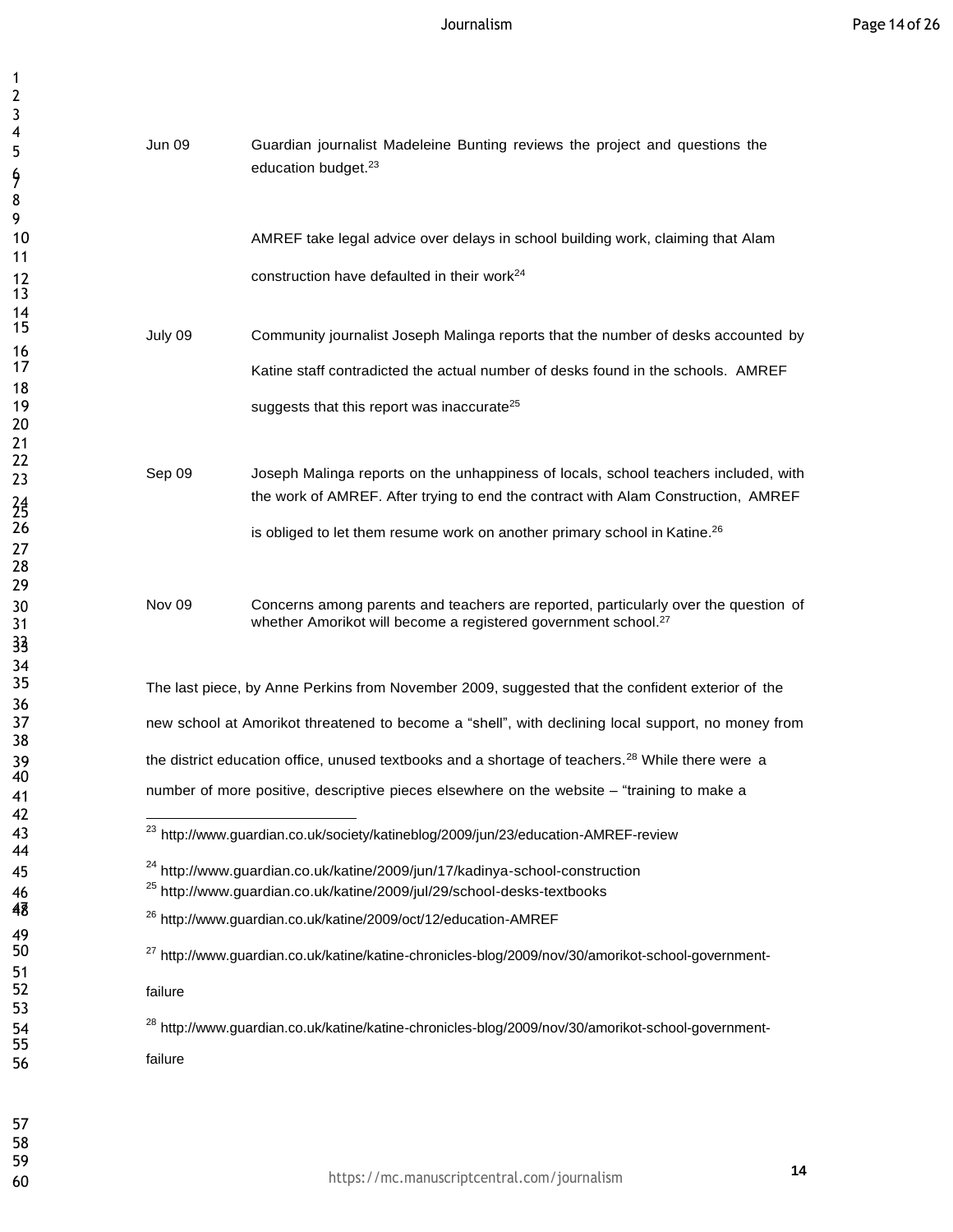7

 

<br> $13$ 

 23<br>24

 difference", "primary schools get health kits" – the dominant story was of Amorikot was of the unevenness of AMREF's work and the poor design of the project. This was all a long way from the idea of Katine as an opportunity for AMREF to advertise its work.

Getting schools built in Uganda is a difficult business. It relies on a range of actors – contractors,

 builders, NGOs, district officials, Parent Teachers Associations – where mismanagement and corruption would seem to be the norm (Wiegratz 2016, *The Monitor* 2002). What was unusual about the construction of Amorikot Primary School was that it happened on a website in something close to 17 real time, in ways that risked damaging the reputation of the NGO. The reporting focused on whether 19 or not the NGO was competent to do its work.<sup>29</sup> The following comment posted by "Ugandalife" was highly critical of AMREF's decision to use outside contractors in school building work:

It was insulting [of AMREF] to suggest that local builders could not build a quality school... Was the community informed that 173 million (£52,424) was being spent on a school? Not **Likely.** There were no specifics about what the community involvement was... Of course the people would be happy with what they got. An oversized tent could have been erected and they 31 would have been happy...<sup>30</sup>

 This sort of criticism proved difficult for AMREF staff, and was a long way from the sort of publicity that NGOs desire. The article on school desks carried a strong whiff of corruption (suggesting that the NGO was budgeting for items it was not delivering). Moreover, these sorts of critical pieces got 40 more reaction than articles of the more anodyne type: "opening new doors at Katine primary school".<sup>31</sup> An external evaluation of the project conducted at the half-way stage noted that project staff had little idea of what blogging might mean in terms of opening up their work to scrutiny and that: staff 'go to

- 54 <sup>30</sup> <http://www.guardian.co.uk/society/katineblog/2008/sep/29/education>
- <sup>31</sup> <http://www.guardian.co.uk/katine/2008/sep/16/education.news>

33

43<br>44

 

<sup>&</sup>lt;sup>29</sup> In this there is a slight difference to the more recent scandal that engulfed OXFAM in the spring of 2018. In the case of OXFAM the scandal focused first on the personal actions of staff members – the use of prostitutes – and only later focused on broader governance questions.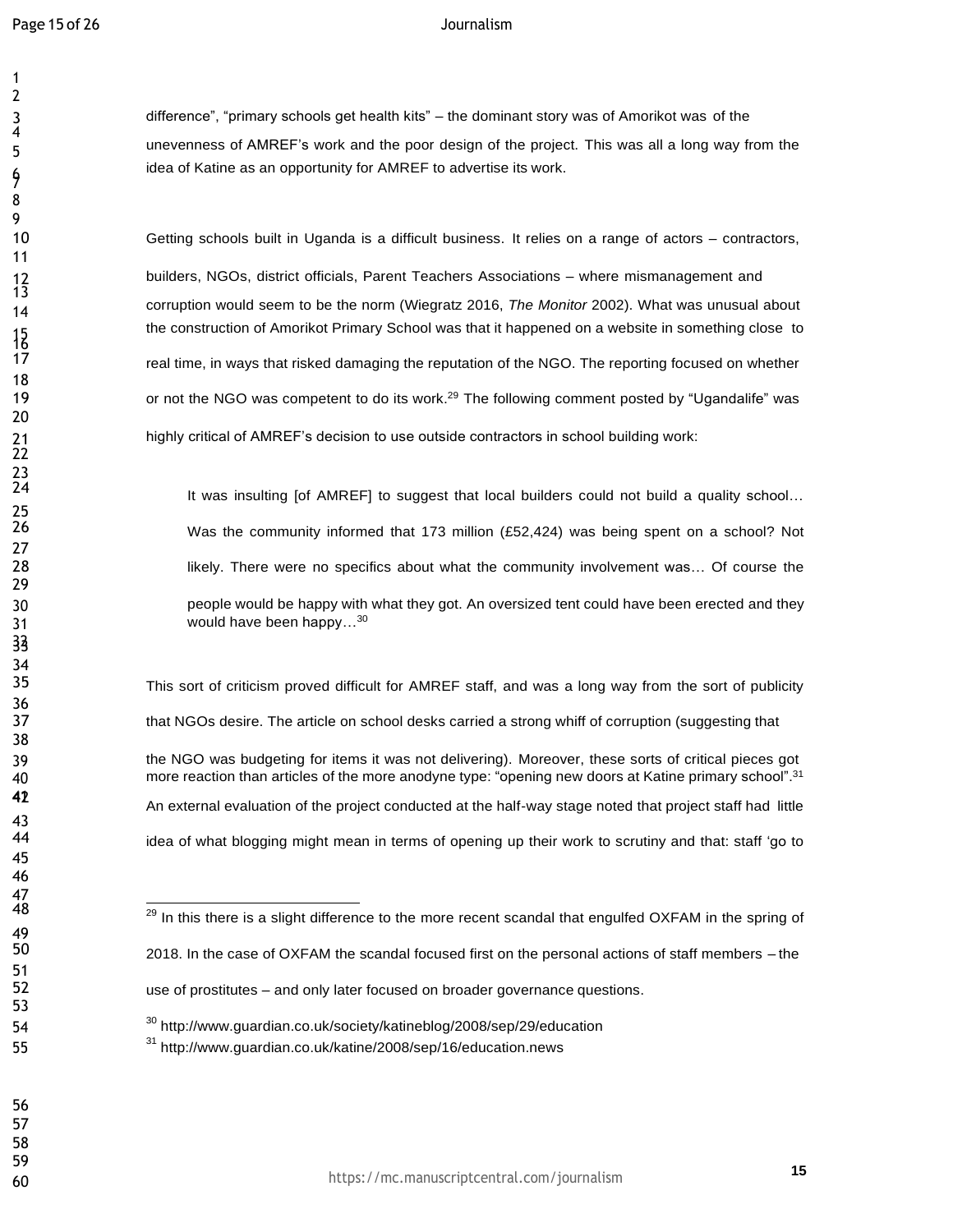work anticipating what they might see on the website' which makes them feel 'upset, sometimes 4 confused and angry<sup>'.32</sup>

8 By the end of the project it was possible to see a more established relationship between the NGO and the newspaper. This was for a number of reasons. Interest in the website fell away, and the comments of critical bloggers such as Ugandalife grew less frequent. *The Guardian* and AMREF had 14 gotten more used to each other, and were more conscious of the sorts of difficulties that might arise when stories appeared on the website. While Katine never achieved the sort of easy 'alliance'

 described in much of the literature, AMREF developed mechanisms for managing its relationship with the newspaper, and journalists often felt managed by AMREF. AMREF's country office in Uganda exercised a degree of control over interactions between the staff on the ground and visiting

they felt they had to spend time checking what they said with those higher up. Journalists spoke of 26 the 'top down' style of AMREF management. In a description of a later workshop, one of the Guardian journalists present wrote of the way 'the agenda was tightly controlled' and that AMREF 'left 30 no space for people'.<sup>33</sup>

 On <sup>a</sup> more prosaic level the relationship itself grew more routine, and the personalities involved got used to each other. The possibility of corruption hinted at in the pieces on school desks and in the contracting of the school building work were not followed up, nor was there much discussion of the close and often problematic relationship that exist between AMREF, the Ugandan government, and the corporate sector. This was not because journalists were not concerned with the way the project was being implemented, or the way AMREF managed its relationship with other actors. (I was told 44 later on by one of the journalists involved that there was more to the story of poor contracting and

<sup>32</sup> <http://www.guardian.co.uk/katine/2009/sep/03/mid-term-review-report>

<sup>52 33</sup> https:/[/www.theguardian.com/society/katineblog/2009/sep/29/amref-exit-strategy.](http://www.theguardian.com/society/katineblog/2009/sep/29/amref-exit-strategy) Though, in a sign of the uneasiness this sort of reporting produced, there was a follow up piece where participants at the workshop stating uniformly that they were happy with what had gone on.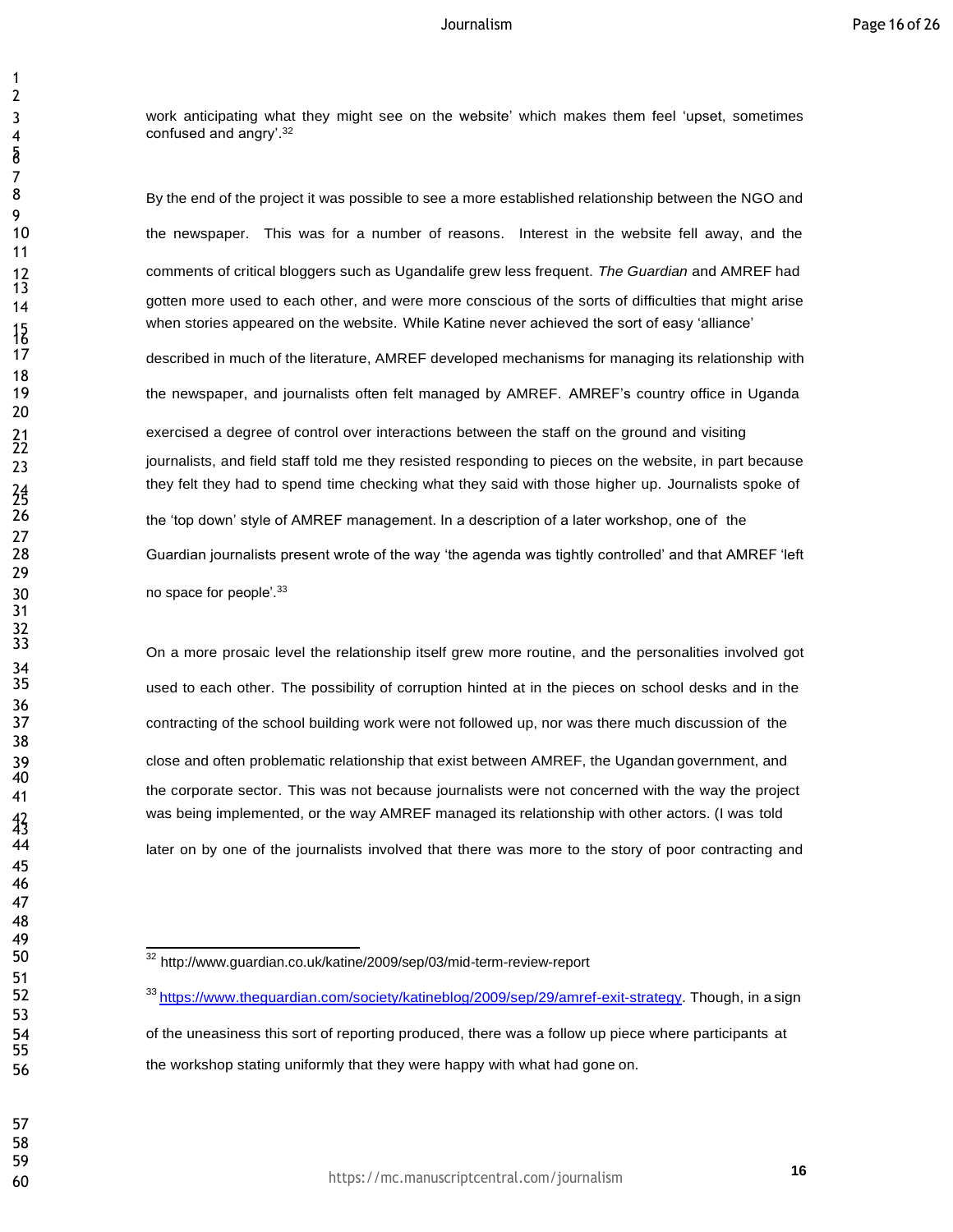7

 

24

 $\frac{33}{35}$ 

 

3 possible 'shadow work' within the project).<sup>34</sup> It was rather that such stories, if published, had the potential to add more stress and strain to what was already a complex set of relationships and negotiations.

# **Reorienting journalism**

 Journalists, they come to Katine and interview staff. It raises expectations in the community. When they [community members] see a white person they express their needs. Journalists are not experts in development, but people go to them and complain to them and say "ask AMREF. 22 You gave them the money"... that has been very challenging.<sup>35</sup>

 The above was a comment from one of AMREF's employees working in Katine. The experience of having journalists turn up and ask questions raised expectations among locals, and for many people in Katine journalists were regarded as donors and sponsors of the project. *The Guardian* was notjust reporting on Katine, it was, in a very real sense, funding Katine, and the tensions that surrounded this dual role remained throughout the project. While some journalists emphasised a fairly clean distinction between their work and the work of AMREF – 'we made a decision to do fundraising and then report on it' – others spoke of the blurring of boundaries and the awkward sense that journalists were the 'white people' who had 'given them the money'.<sup>36</sup> The decisions taken by journalists in terms of what they chose to report had consequences for the project.

 One area in which the decisions of journalists made a tangible difference was in the field of health. As time moved on coverage of health focused a lot of attention on issues of drug delivery and the poor state of the local government health centre. This differed from the approach AMREF had taken 50 34 Interview with journalist in Katine 7 July 2010. 'Shadow work' meaning work that is billed for but does not take place.

54 <sup>35</sup> Interview with field staff, Katine office, 7 July 2010. 55 <sup>36</sup>Interview with Guardian journalist, 22 June 2010.

**<sup>17</sup>** https://mc.manuscriptcentral.com/journalism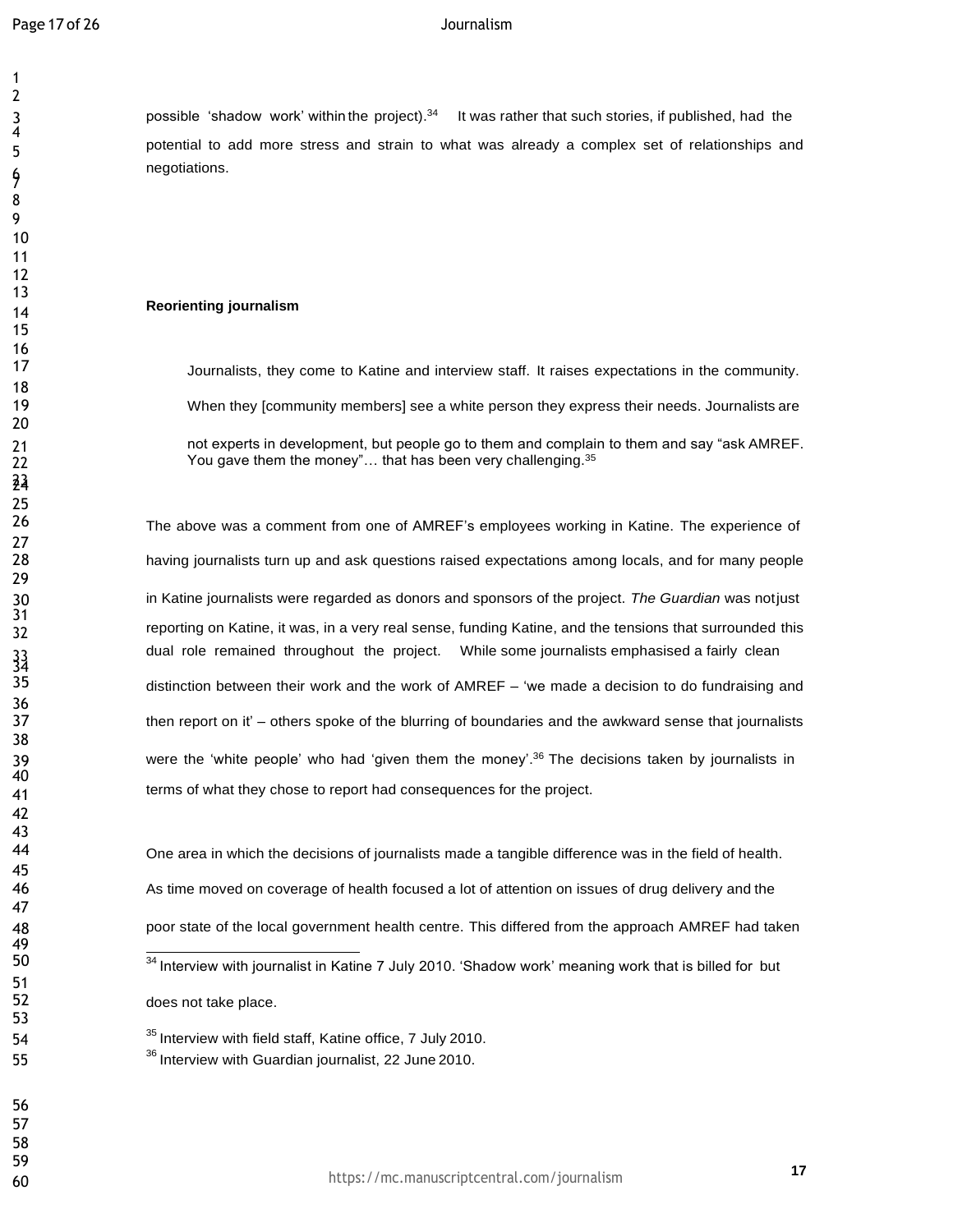in the project design, which had been more interested in preventive measures and community development initiatives. There was not always an easy marriage between the focus of the NGO and what interested journalists. In the case of the health strand of the project this divergence affected the work of the NGO.

In the original design of the health programme, Katine concentrated the majority of its efforts on prevention rather than treatment. The focus was on having <sup>a</sup> public health strategy – immunisation, mosquito nets, trainings, clean water, village health teams – rather than investing too heavily in the sub-county's medical infrastructure. AMREF was reluctant to involve itself in the work of the government-run health centre at Tiriri. AMREF's position was that the obvious failings of the health centre – the lack of drugs, absence of qualified medical personnel were matters for the government – and the most that the NGO could do was to raise awareness of these issues. AMREF focused instead on community-level health work including the training of village health teams alongside the provision of clean water and mosquito nets. Journalists, however, increasingly turned their attention on the problem of the health centre.

 A series of articles on *The Guardian*'s Website put the failings of the medical system in human terms. In December 2008, a piece asked 'why is there no medicine in the dispensary?'<sup>37</sup> The author, Sarah Boseley, questioned why other aspects of life in Katine had seen 'modest but significant improvements' and yet the health centre still lacked drugs. In May 2009, Boseley reported the death of a woman at the health centre. The piece was titled 'I watched a woman die', and documented the story of a woman who had haemorrhaged after giving birth:

44 I counted the seconds ticking away while nothing was done. No drip, no oxygen mask, no injections, no resuscitation. They [the medical staff] had seen it too often before. They knew 48 there was nothing they could do.<sup>38</sup>

 

 

7

 

<br> $13$ 

 $\frac{15}{17}$ 

 $^{24}_{25}$ 

 

 

 <sup>37</sup> https:[//www.theguardian.com/society/katineblog/2008/dec/02/health-centre-drugs](http://www.theguardian.com/society/katineblog/2008/dec/02/health-centre-drugs) 55 <sup>38</sup> Interview with Guardian journalist, 22 June 2010.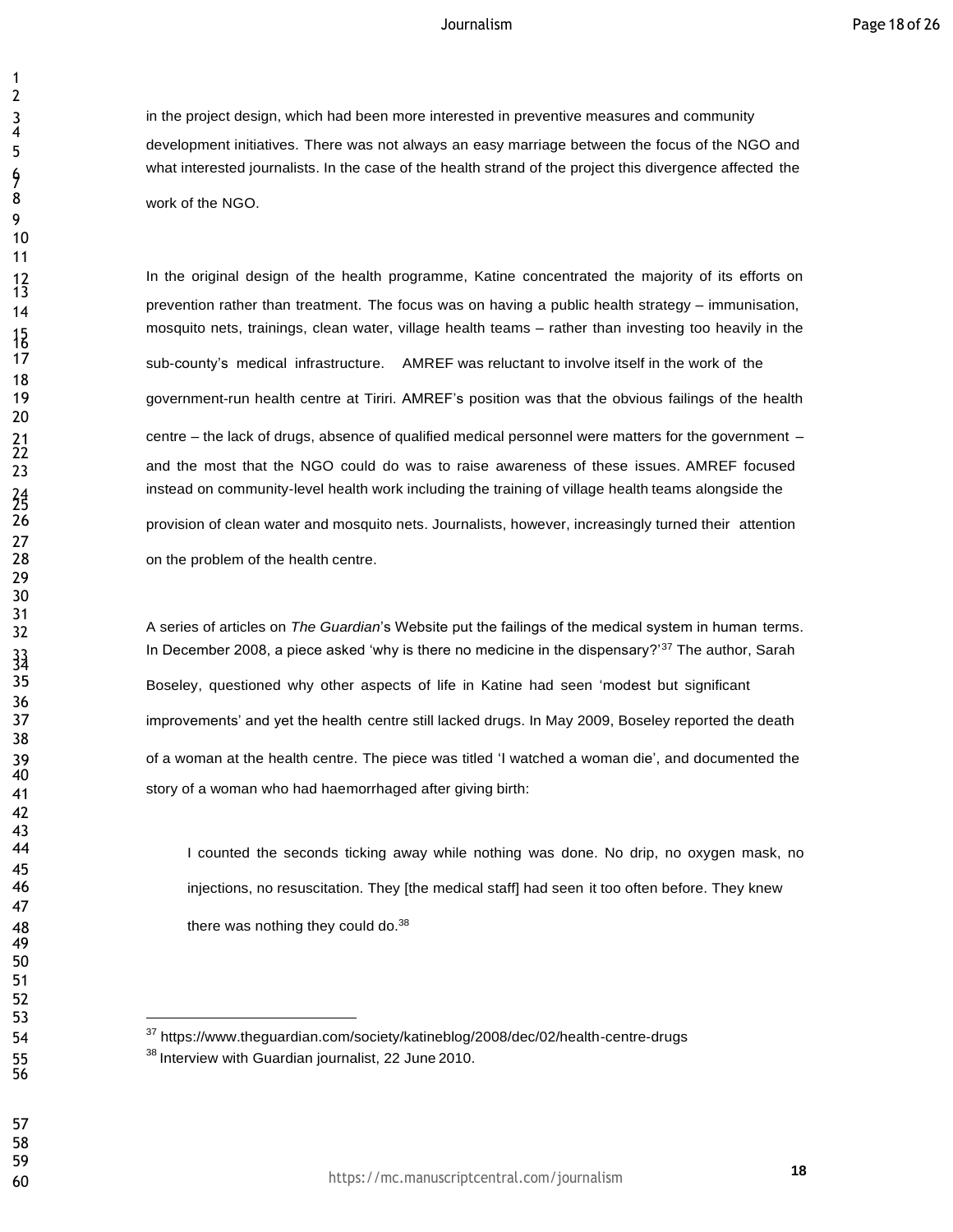The piece makes clear the lived experience of what it is like to turn up to a health clinic in Uganda: 'it has an operating theatre, but nobody qualified to do surgery, and hardly any drugs, let alone a blood bank', and connected the story to wider development concerns such as the UN's Millennium 8 Development Goals, the International Day of the Midwife and the work of charities such as Merlin International to tackle these issues. This was later referred to in the newspaper as one of the most **powerful pieces to appear on the website.** 

In a later piece AMREF's Uganda country director Joshua Kyallo, was asked directly whether 'health initiatives... could hope to succeed when the drug stores were empty?'.<sup>39</sup> The article linked back to the piece by Sarah Boseley and Kyallo had to defend AMREF's approach by saying that drug provision was not within AMREF's remit and that the best it the NGO could do was to lobby 'hard at 23 both national and district level to try to improve this situation'. This sort of public questioning of an NGOs approach to a single element of a project was unusual, and AMREF staff explained to me their frustrations about the way the health programme was being shifted from what was originally proposed in their project outline. One of AMREF's managers explained to me that 'the project was not to change the system established by government…staff and drug distribution are issues we were not involved in'; but that there had to be changes because 'what comes through the newspaper acts to modify our activities'.<sup>40</sup>

 These sorts of pieces moved AMREF towards a more active role in making drugs widely available in Katine and in lobbying to upgrade the facilities at Tiriri health centre. By the end of the project the NGO was giving village health teams drugs to distribute; Tiriri health centre had a supply of drugs, solar power, a newlybuilt laboratory and had, for a time at least, piped water and a resident doctor, all consequences of AMREF's work in the area. This was not something originally envisaged in the project proposal, nor was it something AMREF staff were supportive of, at least in the initial phase. 48 As one of the field officers told me of reports on the website: 'It can make you divert from what you 50 had planned. You had planned A but are forced to do B because at the end of it all the demands are

 <sup>39</sup> https:[//www.theguardian.com/society/katineblog/2008/nov/21/joshua-kyallo-drugs-and-cattle](http://www.theguardian.com/society/katineblog/2008/nov/21/joshua-kyallo-drugs-and-cattle) 55 <sup>40</sup> Interview with management, Kampala country office, 1 July 2010.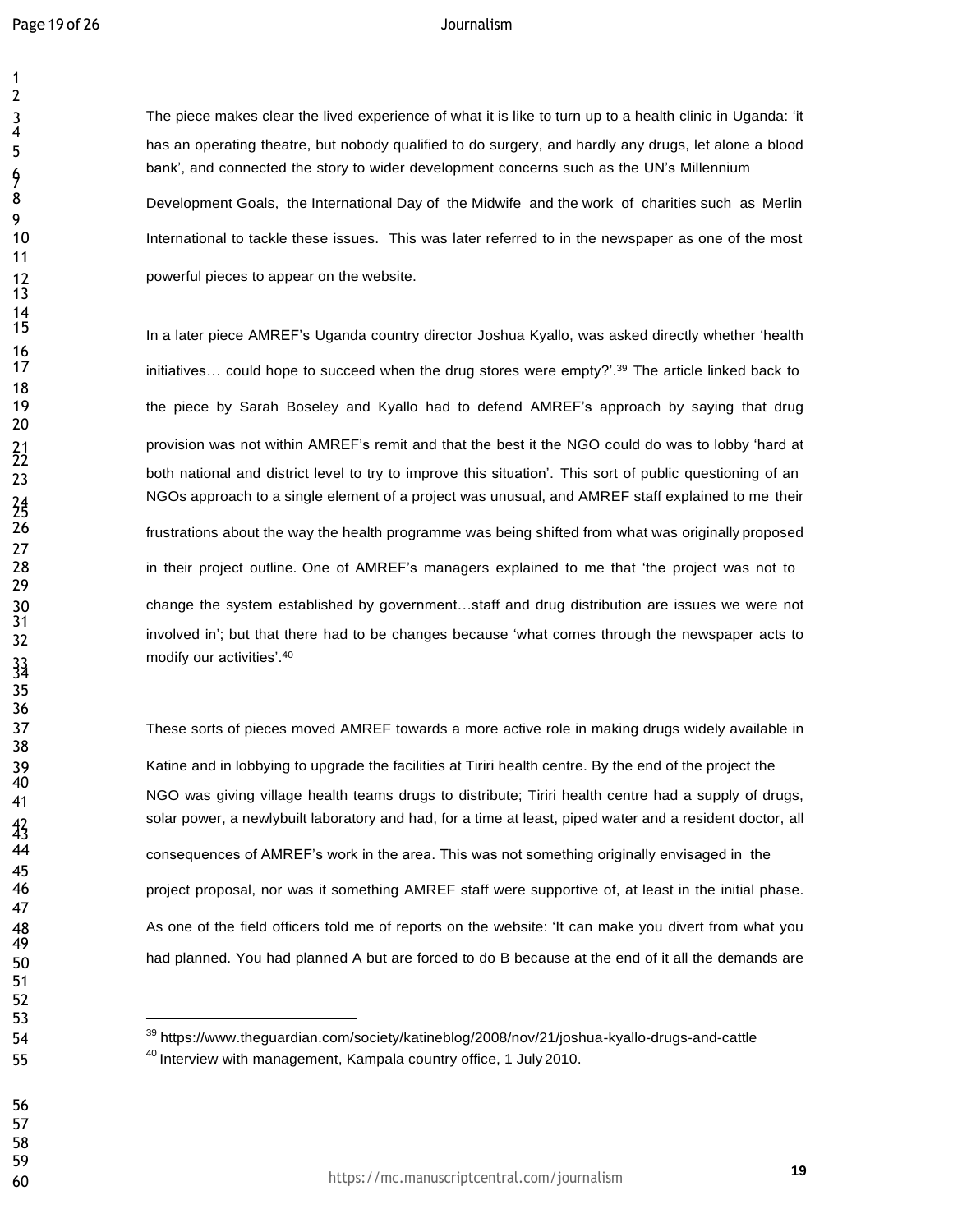3 different, the expectations are different'.<sup>41</sup>

In all of this there is a departure from the usual narrative of NGOs successfully managing journalists and of NGOs having the upper hand. There is also a departure from the sense that journalists and NGO workers are natural allies. As the project came to a close, managers spoke instead of a process 12 of 'adaptation' and 'healing', which meant turning the project to some of the issues raised by 14 journalists. A "management forum" was set up, where 'on a monthly basis we [project staff] are on call' to discuss issues related to the project'. The forum resulted in 'far less issues and far few challenges than we did in the past'. In this evolution there is something closer to working through the stresses and strains captured in Kate Wright's account of the negotiations between freelance journalists and NGOs. Though in Wright's case the journalists are almost always in a dependent 23 position, the wider point about the tensions and questions that these sorts of collaborations produce<br>24 remains (2015).<sup>43</sup>

# **Getting used to 'being in the spotlight' Conclusion:**

 Katine was unusual. A British newspaper, with funding from its readers and Barclays Bank, put more than two and a half million pounds into a rural sub-county in Uganda over the course of four years, and worked in close collaboration with an NGO. The particulars of the initiative, of a newspaper

45  $43$  It is perhaps worth noting that though AMREF staff sometimes felt pushed around by what appeared on the website, there is also a sense that, as the project evolved, those working in the NGO became better at resisting or postponing what was asked of them. While the health programme was reoriented there were examples of project elements moving forward in ways that many journalists 52 regarded as unsatisfactory.<sup>43</sup> The governance strand, for example, was described to me by journalists as something they had never really 'got their head around', and though they were critical of AMREF's approach to empowerment, AMREF made few changes.

**41** At the rview with field staff, Katine office, 6 July 2010.

**42** Interview with management, Kampala country office, 1 July 2010.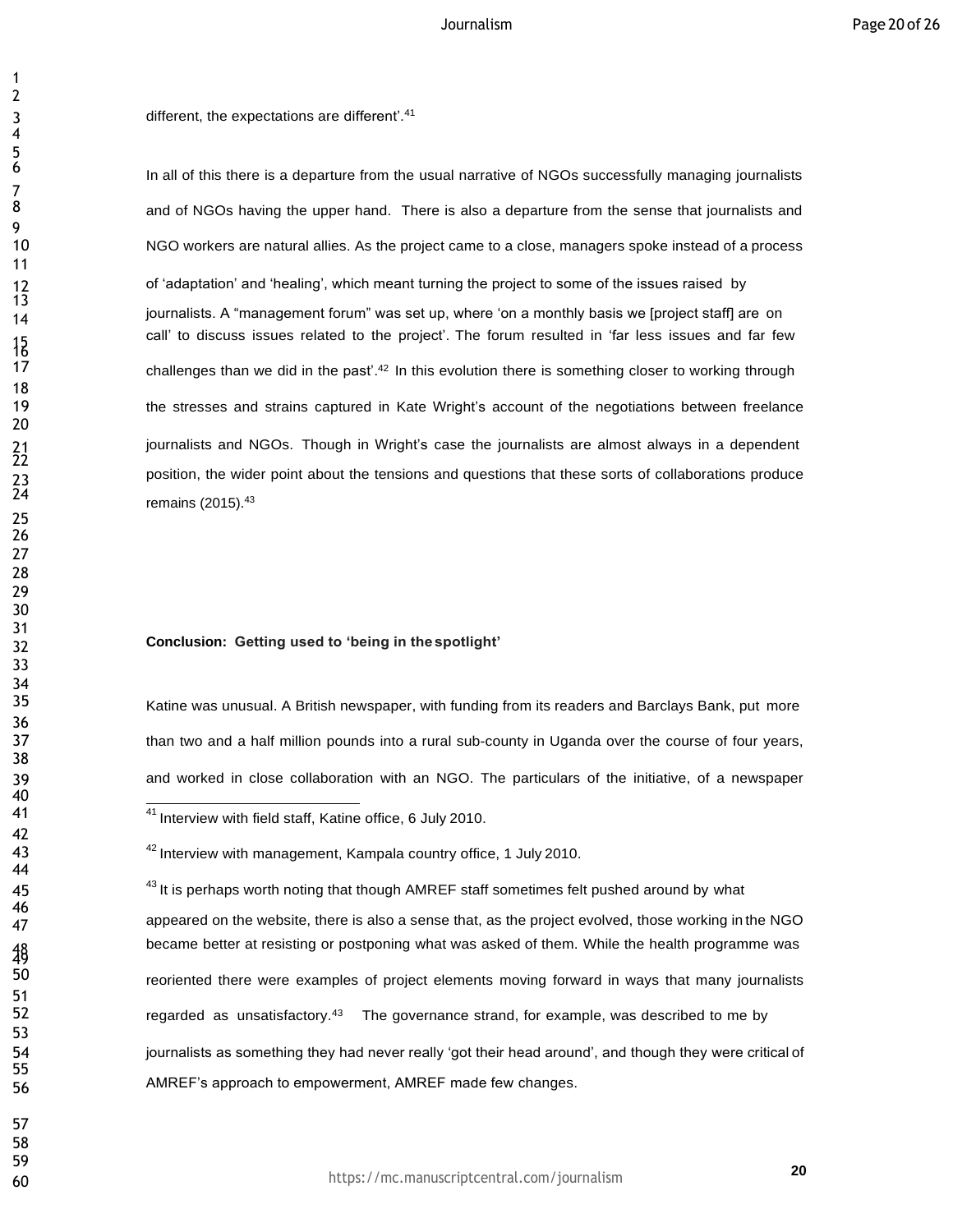funding a development project, and reporting on it on an almost daily basis appears to be a one off, 4 and the dynamics outlined in this article are in some ways peculiar to Katine.<sup>44</sup> In other ways, though, Katine can be seen as part of a broader trajectory in the relationship between NGOs and journalism. In seeking out new partners, and in wanting to have a media profile 'like the OXFAMs', AMREF offers an example of what can be thought of as the mediatisation of the NGO sector (Jones 2016). NGOs are increasingly coming to value those parts of their work that work in media terms, and the decision to work with *The Guardian* was part of <sup>a</sup> broader story on AMREF's part of moving into advocacy and public policy work. At the same time, the desire, on the part of *The Guardian*, to bring development closer to individual sponsors, to make the 'distant other' less distant and more immediate, was a follow-on from the sorts of media technologies that were starting to become

Katine is also something of a synecdoche for the changing face of the news media. It was possible because *The Guardian* was seeking out new sorts of partnerships and revenue streams. The involvement of Barclays Bank was central to the financial model of Katine, and the initiative also allowed for visits by the CEO of GlaxoSmithKline and a number of development experts and philanthropists to Katine. The successor to Katine, the Guardian's "Global Development" microsite, receives financial support from The Gates Foundation, and many of the journalists involved in Katine played a key role in setting up this new microsite.<sup>45</sup> This is part of the slow evolution of newspapers away from a model of selling newspapers and working with particular advertisers, towards a world where newspapers becoming a place for different sorts of content, and where issues that would once be of little interest to sponsors – global development, cities – become a source ofsponsorship.

52 <sup>45</sup> Browne questions claims that this sort of 'foundation funded journalism' promotes some sort of unitary public interest, suggesting instead that it introduces new types of censorship and self-censorship in what should be the public square (2010 see also Scott et al. 2017).

<sup>45 45 44</sup> The closest example I could find was Save the Children's Kroo Bay project, set in a slum in Freetown, Sierra Leone. This project also had its own blog and micro-site, though the initiative was more straightforwardly a public relations and media exercise; Save the Children managed the content and coverage.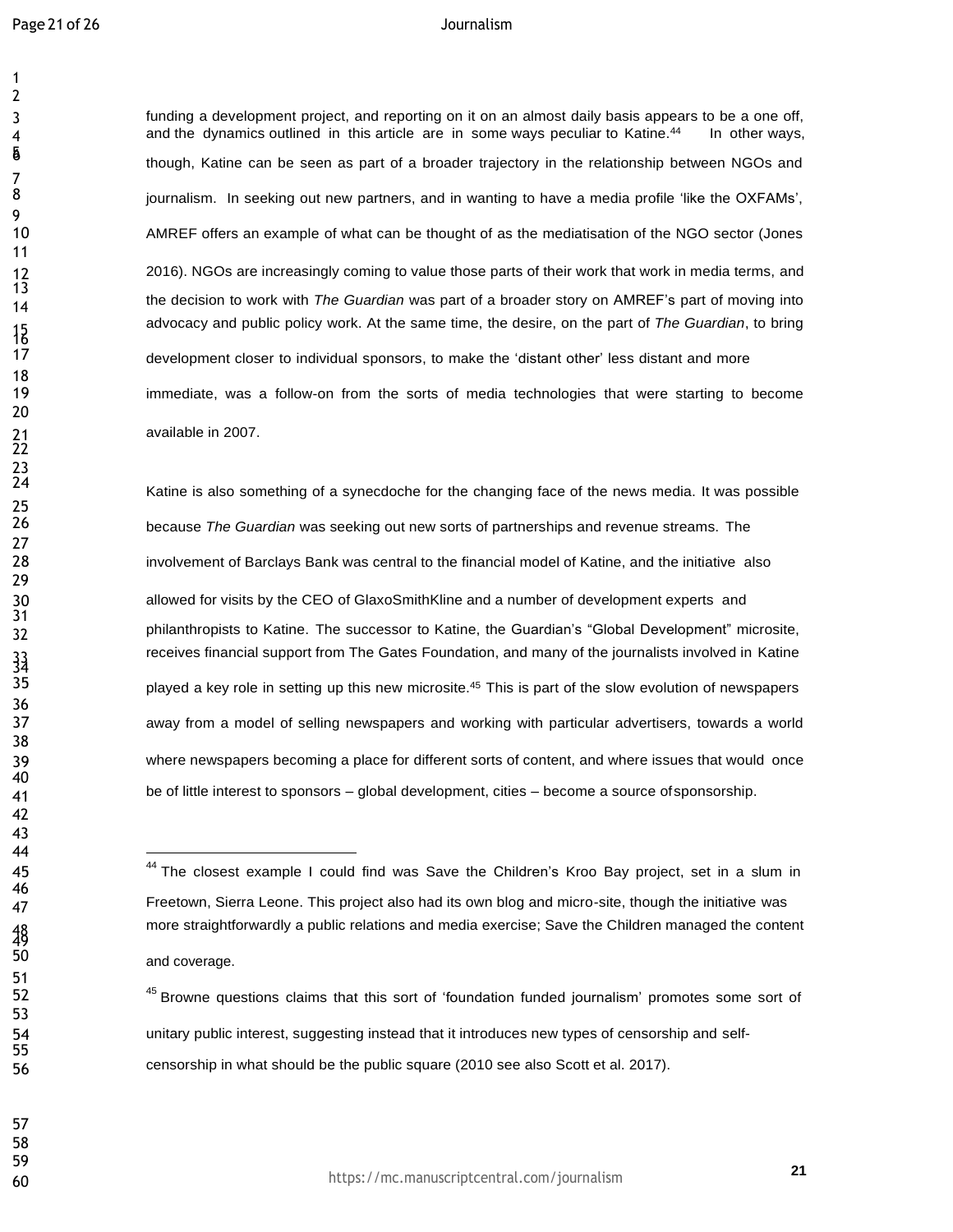The particular focus of this article has been to use Katine as a way of nuancing some of the more general statements made about the relationship between NGOs and journalism. The standard view is that journalism has been tilted in favour of NGOs, and that this is because journalists and NGO workers are seen to be natural allies, and because NGOs are themselves fairly media-savvy. The case shows that this relationship is not always an easy one, and that not all NGOs are alike. While focus has often been on NGOs having the upper hand with journalists in a dependent relationship, 14 and with the work of NGOs seemingly beyond criticism, Katine was more complicated (Polman 2010, Powers 2013, Lugo-Ocando and Nguyen 2017). In the Katine initiative there was scrutiny and criticism, and journalists were in a position where they are able to influence the work of the NGO. Katine also reminds us that many NGOs are not always 'the OXFAMs with their big media outfits', and that the landscape populated by NGOs is mixed. As the title to the article makes clear, AMREF staff felt that they have been taught a lot through their experience working with *The Guardian*. That they got better as managing their relationship with *The Guardian* over time should not disguise the

tensions and variation inherent in the ever-changing relationship between NGOs and journalists.

 

 

7

<br> $13$ 

 $\frac{15}{17}$ 

 $\frac{21}{22}$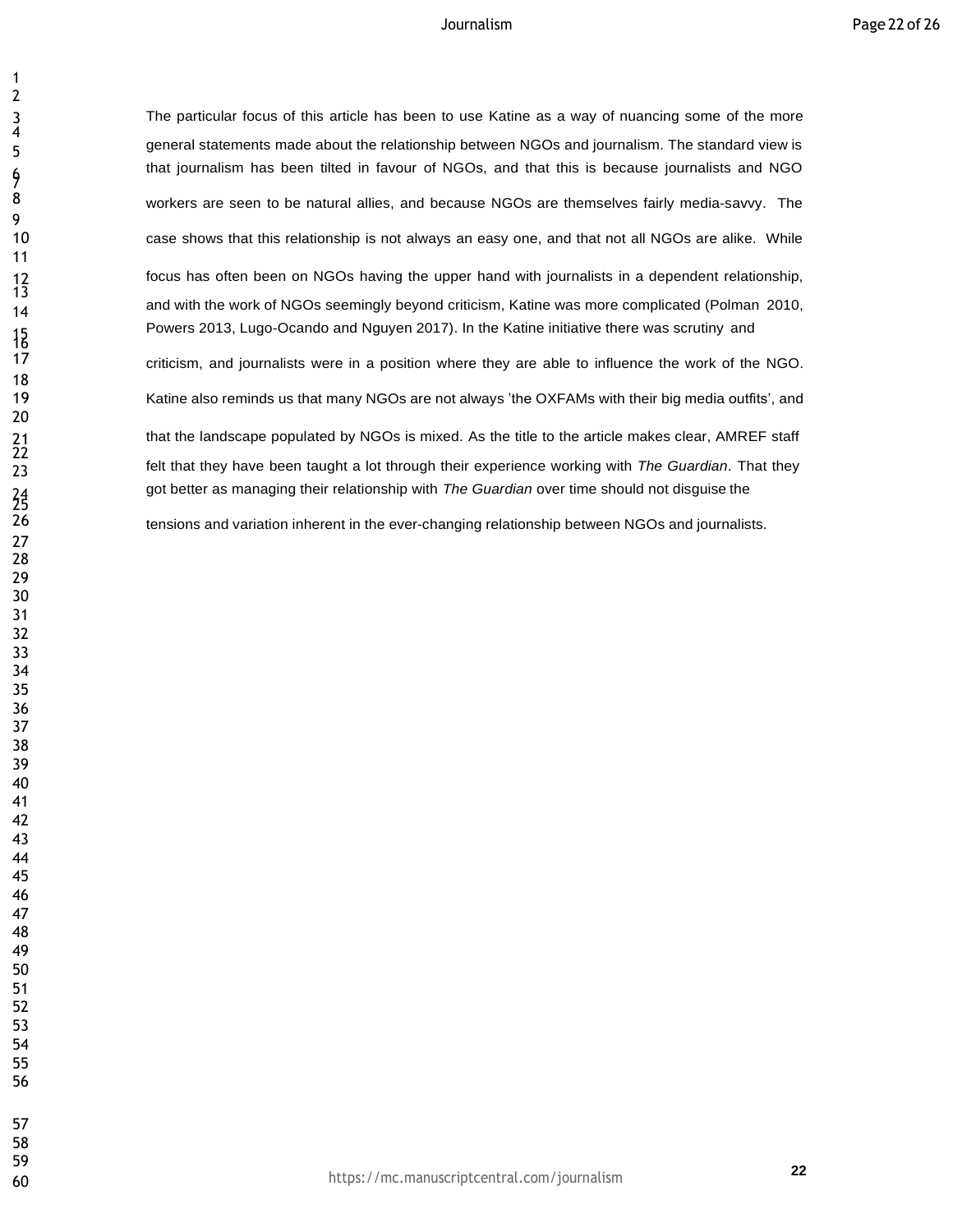## **Bibliography**

- Abbott, K. (2009) "Working together, NGOs and journalists can create stronger international **8 1 reporting,"** posted Nov. 9, 2009 by the Nieman Journalism Lab [\(www.niemanlab.org/2009/11/kimberly](http://www.niemanlab.org/2009/11/kimberly)‐abbott‐working‐together‐ngos‐and‐journalists‐can- create‐stronger‐international‐reporting). Accessed 2 January 2017.
	- AMREF (2001) AMREF Annual Report 2001. Nairobi, Kenya: AMREF, [http://www.amref.org/info](http://www.amref.org/info-)centre/annual–financial-reports.
	- AMREF (2007) Putting African Communities First: Enhancing Capacity and Participation to Close the Gap in Healthy Systems. Nairobi, Kenya: AMREF.

AMREF (2010) AMREF Annual Report 2010: Upholding our Future, Healthy Mothers, Healthy

 Children: Our Millennium Development Goal. Nairobi, Kenya: Colouprint, [http://www.amref.org/silo/files/amrefannual-report-2010.pdf.](http://www.amref.org/silo/files/amrefannual-report-2010.pdf)

Browne, H. (2010) Foundation-funded journalism: reasons to be wary of charitable support.

*Journalism Studies* 11(6): 889-903.

Bunce, M. (2016) Foundations, philanthropy and international journalism. *Ethical Space* 13(2/3): 6-15.

- Cameron, J. and Haanstra, A. (2008) Development made sexy: How it happened and what it means. *Third World Quarterly* 29(8): 1475–1489.
- Conrad, D. (2015) The Freelancer-NGO Alliance: What a story of Kenyan waste reveals about contemporary foreign news production. *Journalism Studies* 16(2): 275-288.
- Cottle, S. and Nolan, D. (2007) Global humanitarianism and the changing aid-media field. *Journalism Studies* 8(6): 862–878.
- Davies, N. (2008). Flat Earth News: An Award-winning Reporter Exposes Falsehood, Distortion and Propaganda in the Global Media. London: Chatto & Windus.
- Dichter, T.W. (1999) Globalization and its effects on NGOs: Efflorescence or a blurring of roles and relevance? Nonprofit and Voluntary Sector Quarterly 28(1): 38-58.
- Drury, A. C., Olson, R. S. and Belle, D. A. V. (2005) The Politics of Humanitarian Aid: U.S. Foreign Disaster Assistance, 1964–1995. *Journal of Politics*, 67: 454–473.
- Fenton, N. (2009) Has the Internet Changed How NGOs Work with Established Media? Not Enough.

Annenberg and Nieman Journalism Lab, Harvard University Online Article Series,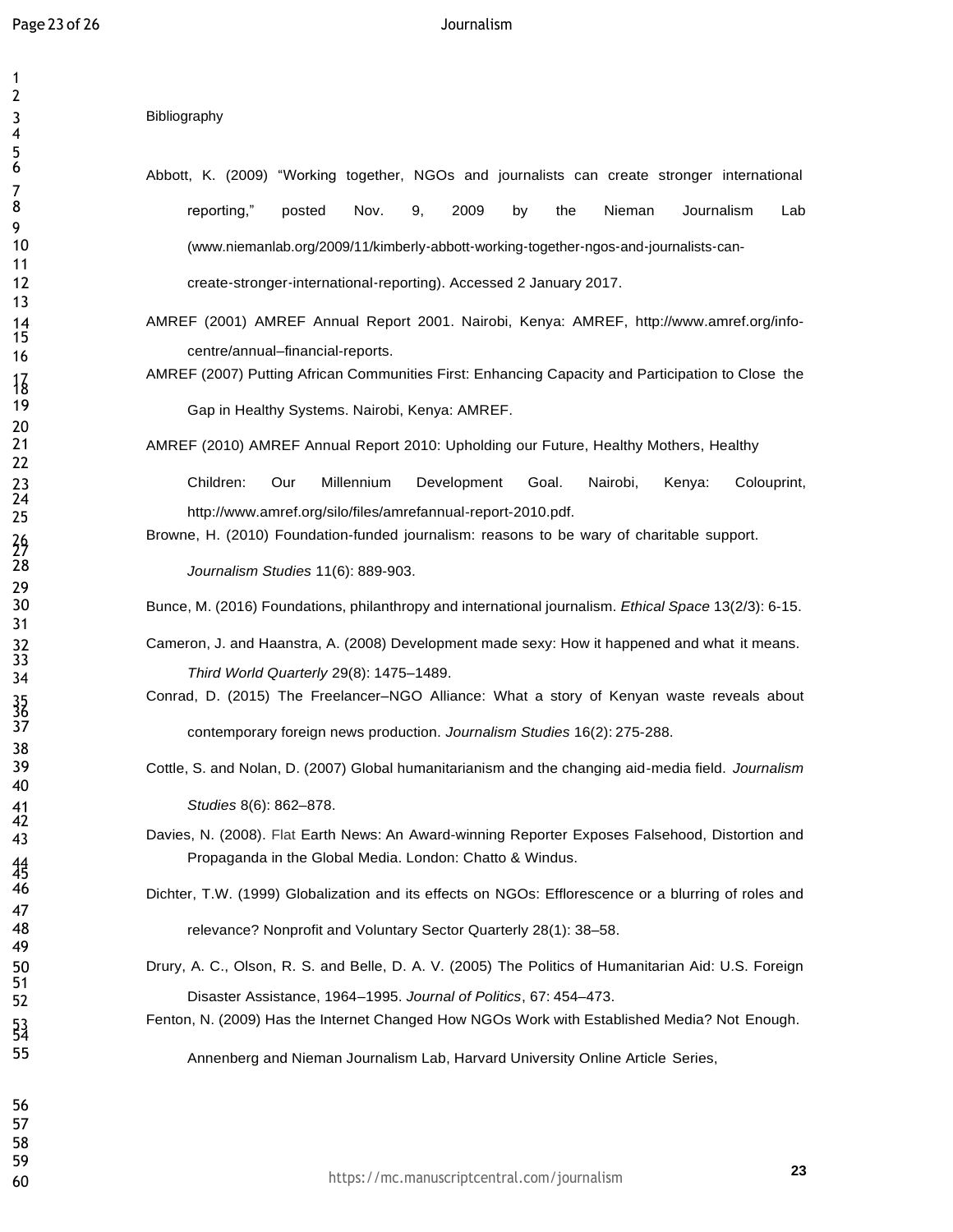[http://www.niemanlab.org/ngo/, a](http://www.niemanlab.org/ngo/)ccessed 27 August 2015.

- Fisher, W. (1997) "Doing Good"? The Politics and Anti-Politics of NGO Practices. *Annual Review in Anthropology* 26: 439-464.
- 8 Franklin, B. (2014) The future of journalism: in an age of digital media and economic uncertainty. *Journalism Practice* 8(5): 469-487.

Franks, S. (2008) Getting into bed with charity. *British Journalism Review* 19(3): 27–32.

Hannerz, U. (2004) *Foreign News: Exploring the World of Foreign Correspondents*. Chicago:

**University of Chicago Press.** 

- Hoijer, B. (2004) The discourse of global compassion: The audience and media reporting of human suffering. *Media, Culture and Society* 26(4): 513–531.
	- Jones, B. (2009) *Beyond the State in Rural Uganda*, International African Library for the International African Institute, Edinburgh University Press and Fountain Publishers, Kampala.
- Jones, B. (2016) 'Looking Good: Mediatisation and International NGOs', *European Journal of*

*Development Research* 29(1): 176-191.

- Lewis, D. (2007) The Management of *Non-Governmental Development Organisations.* London: Routledge.
	- Lewis, J., A. Williams and B. Franklin (2008) "Four Rumours and an Explanation: A Political Economic

Account of Journalists' Changing Newsgathering and Reporting Practices." *Journalism Practice*

2 (1): 27–45.

- Lugo-Ocando, J. and A. Nguyen (2017) Developing News: Global journalism and the coverage of "Third World" development. London: Taylor and Francis.
	- Mosse, D. (2006) Anti-social anthropology? Objectivity, objection, and the ethnography of public

policy and professional communities. *Journal of the Royal Anthropological Institute* 12: 935-

956.

 Pew Research Center. 2016. The State of the News Media. Accessed online at <http://www.journalism.org/2016/06/15/state-of-the-news-media-2016/> 21 November 2016.

Plewes, B. and Stuart, R. (2006) The pornography of poverty: <sup>A</sup> cautionary fundraising tale. In: D.A.

Bell (ed.) *Ethics in Action: The Ethical Challenges of International Human Rights Non-*

*Governmental Organsations*. New York: Cambridge University Press, pp. 23–37.

Polman, L. (2010) *The Crisis Caravan: What's Wrong with Humanitarian Aid*? New York. Metropolitan

42<br>43

 

 

7

 $\frac{21}{23}$ 

30<br>31<br>32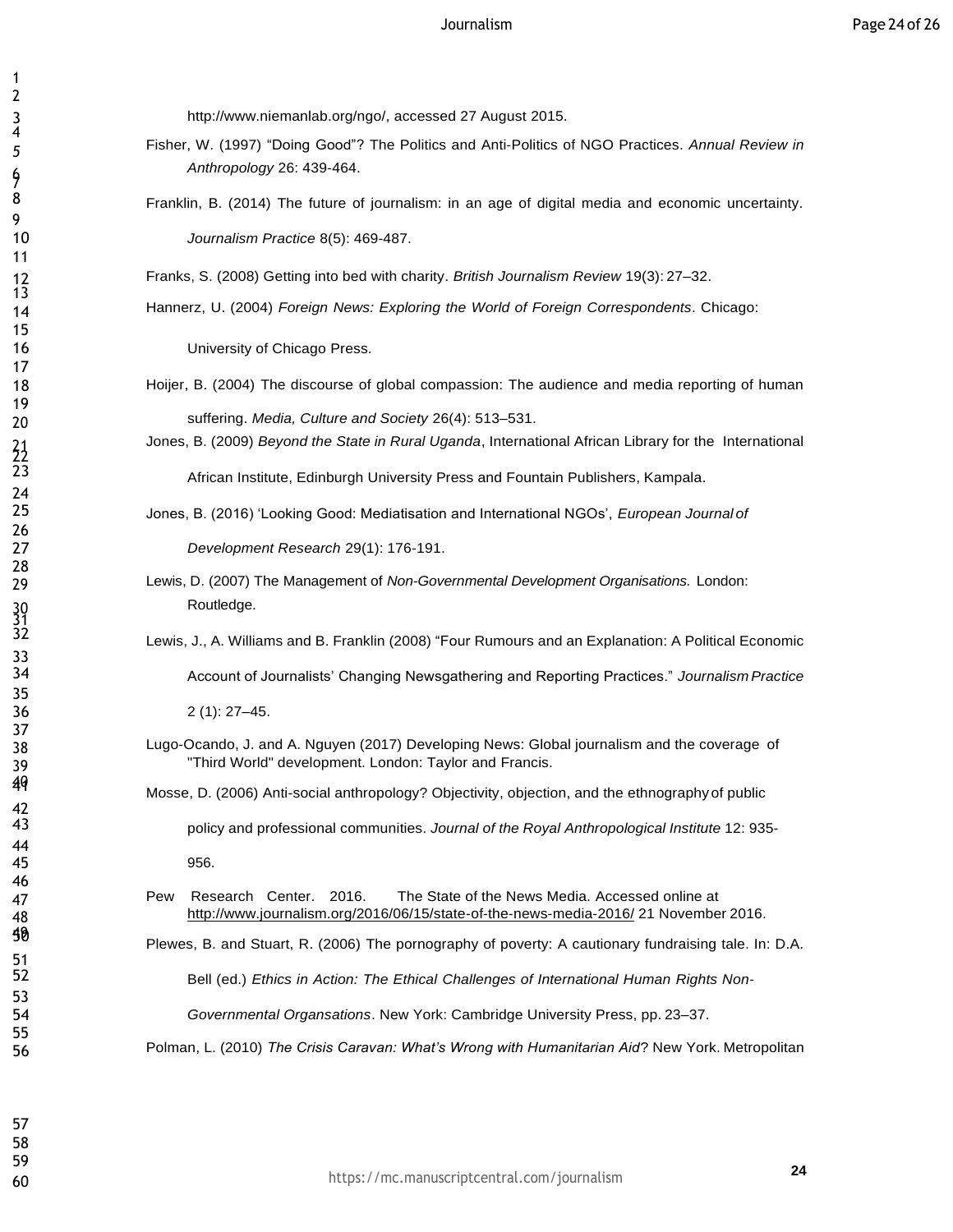Books

- Powers, M. (2013) Humanity's Publics: NGOs, Journalism and the International Public Sphere. PhD thesis, New York University.
- 8 Powers, M. (2016) NGO Publicity and Reinforcing Path Dependencies: Explaining the Persistence of

Media-Centered Publicity Strategies. *The International Journal of Press/Politics* 21(4): 490-507.

 Rothmyer, K. (2011) 'They Wanted Journalists to Say 'Wow': How NGOs Affect U.S. Media Coverage 14 of Africa', Joan Shorenstein Center on the Press, Politics and Public Policy Discussion Paper Series, https://shorensteincenter.org/they-wanted-journalists-to-say-wow-how-ngos-affect-u-s-

media-coverage-of-africa/ accessed 14 July 2017.

Schiffrin and Ariss (2017) News coverage of foreign aid: a case study of the Millennium Villages

**Project in African, US and UK media. In Developing News: Global journalism and the coverage** of "Third World" development. London: Taylor and Francis, pp. 70-88.

- Scott, M., M. Bunce and K. Wright. Donor Power and the News: The Influence of Foundation Funding on International Public Service Journalism. *The International Journal of Press/Politics*, 22: 2: 163 - 184
- Smith, M. and Yanacopulos, H. (2004) The public faces of development: an introduction. *Journal of International Development* 16(5): 657–664.

*The Monitor*. 2002. 'Schools collapse in Teso' by Ongom Komakech. Available at

<http://allafrica.com/stories/200211250758.html> (access 15 March 2018).

- Van Leuven, S. and Joye, S. (2014) Civil Society Organizations at the gates? A gatekeeping study of news making efforts by NGOs and government institutions. *The International Journal of Press/Politics*, 19: 2: 160-180.
- Waisbord, S. 2011. "Can NGOs Change the News?" International Journal of Communication 5: 142– 165.

Watkins and Swidler (2012) Working Misunderstandings: Donors, Brokers, and Villagers in Africa's

AIDS Industry. *Population and Development Review* 38: 197–218.

 Wiegratz, J. (2016) Neoliberal Moral Economy: capitalism, socio-cultural change and fraud in Uganda. London: Rowman & Littlefield.

Wright, K. (2015) 'These grey areas': Freelancers and the blurring of INGOs and news organisations. *Journalism Studies*. 17(8): 989-1009.